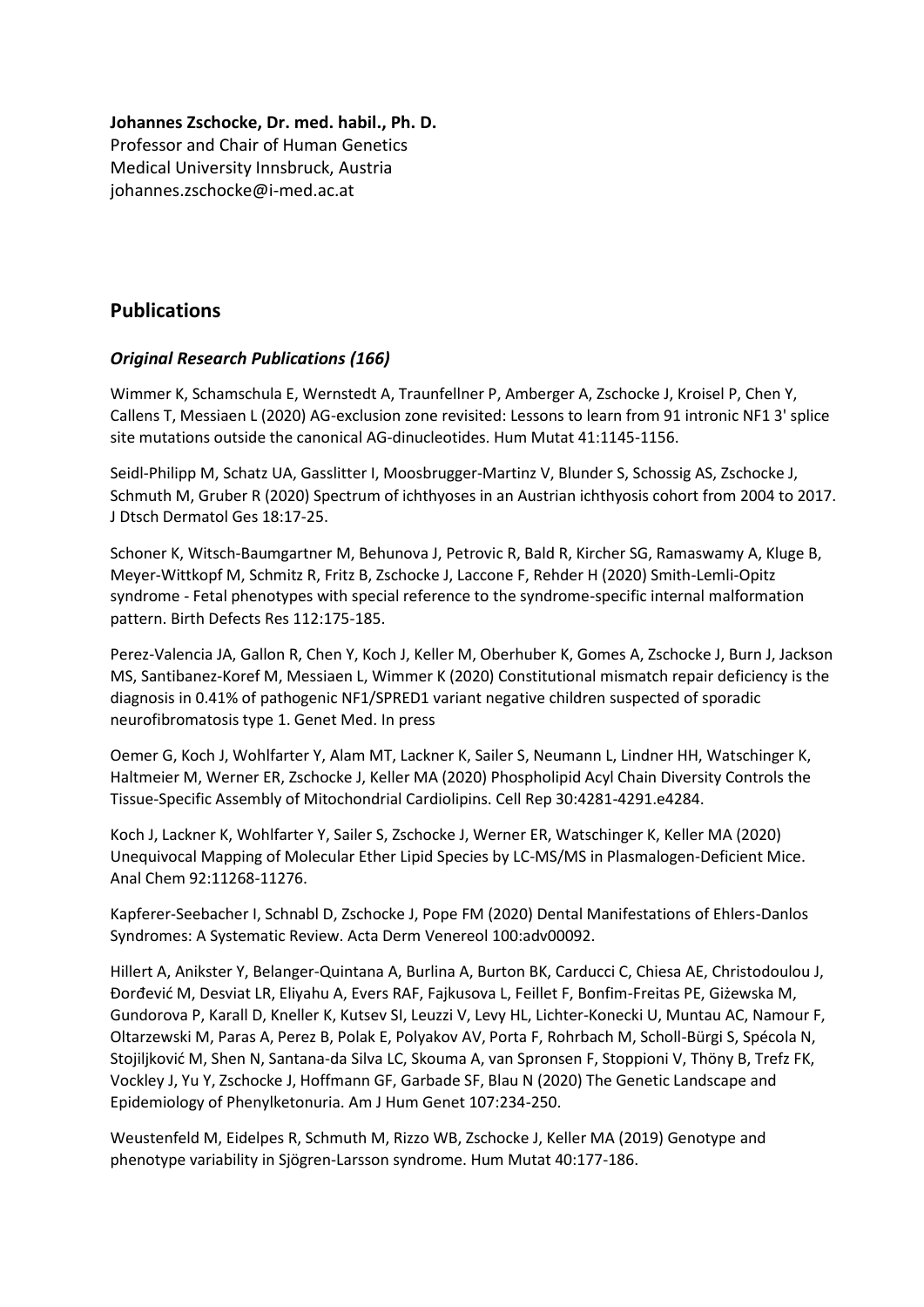Peters V, Morath M, Mack M, Liesert M, Buckel W, Hoffmann GF, Vockley J, Ghisla S, Zschocke J (2019) Formation of 3-hydroxyglutaric acid in glutaric aciduria type I: in vitro participation of medium chain acyl-CoA dehydrogenase. JIMD Rep 47:30-34.

Lima Cunha D, Alakloby OM, Gruber R, Kakar N, Ahmad J, Alawbathani S, Plank R, Eckl K, Krabichler B, Altmüller J, Nürnberg P, Zschocke J, Borck G, Schmuth M, Alabdulkareem AS, Abdulaziz Alnutaifi K, Hennies HC (2019) Unknown mutations and genotype/phenotype correlations of autosomal recessive congenital ichthyosis in patients from Saudi Arabia and Pakistan. Mol Genet Genomic Med 7:e539.

Kapferer-Seebacher I, Waisfisz Q, Boesch S, Bronk M, van Tintelen P, Gizewski ER, Groebner R, Zschocke J, van der Knaap MS (2019) Periodontal Ehlers-Danlos syndrome is associated with leukoencephalopathy. Neurogenetics 20:1-8.

Huber A, Oemer G, Malanovic N, Lohner K, Kovács L, Salvenmoser W, Zschocke J, Keller MA, Marx F (2019) Membrane Sphingolipids Regulate the Fitness and Antifungal Protein Susceptibility of Neurospora crassa. Front Microbiol 10:605.

Hsieh TC, Mensah MA, Pantel JT, Aguilar D, Bar O, Bayat A, Becerra-Solano L, Bentzen HB, Biskup S, Borisov O, Braaten O, Ciaccio C, Coutelier M, Cremer K, Danyel M, Daschkey S, Eden HD, Devriendt K, Wilson S, Douzgou S, Đukić D, Ehmke N, Fauth C, Fischer-Zirnsak B, Fleischer N, Gabriel H, Graul-Neumann L, Gripp KW, Gurovich Y, Gusina A, Haddad N, Hajjir N, Hanani Y, Hertzberg J, Hoertnagel K, Howell J, Ivanovski I, Kaindl A, Kamphans T, Kamphausen S, Karimov C, Kathom H, Keryan A, Knaus A, Köhler S, Kornak U, Lavrov A, Leitheiser M, Lyon GJ, Mangold E, Reina PM, Carrascal AM, Mitter D, Herrador LM, Nadav G, Nöthen M, Orrico A, Ott CE, Park K, Peterlin B, Pölsler L, Raas-Rothschild A, Randolph L, Revencu N, Fagerberg CR, Robinson PN, Rosnev S, Rudnik S, Rudolf G, Schatz U, Schossig A, Schubach M, Shanoon O, Sheridan E, Smirin-Yosef P, Spielmann M, Suk EK, Sznajer Y, Thiel CT, Thiel G, Verloes A, Vrecar I, Wahl D, Weber I, Winter K, Wiśniewska M, Wollnik B, Yeung MW, Zhao M, Zhu N, Zschocke J, Mundlos S, Horn D, Krawitz PM (2019) PEDIA: prioritization of exome data by image analysis. Genet Med 21:2807-2814.

Gröbner R, Kapferer-Seebacher I, Amberger A, Redolfi R, Dalonneau F, Björck E, Milnes D, Bally I, Rossi V, Thielens N, Stoiber H, Gaboriaud C, Zschocke J (2019) C1R Mutations Trigger Constitutive Complement 1 Activation in Periodontal Ehlers-Danlos Syndrome. Front Immunol 10:2537.

Gallon R, Mühlegger B, Wenzel SS, Sheth H, Hayes C, Aretz S, Dahan K, Foulkes W, Kratz CP, Ripperger T, Azizi AA, Baris Feldman H, Chong AL, Demirsoy U, Florkin B, Imschweiler T, Januszkiewicz-Lewandowska D, Lobitz S, Nathrath M, Pander HJ, Perez-Alonso V, Perne C, Ragab I, Rosenbaum T, Rueda D, Seidel MG, Suerink M, Taeubner J, Zimmermann SY, Zschocke J, Borthwick GM, Burn J, Jackson MS, Santibanez-Koref M, Wimmer K (2019) A sensitive and scalable microsatellite instability assay to diagnose constitutional mismatch repair deficiency by sequencing of peripheral blood leukocytes. Hum Mutat 40:649-655.

Bally I, Dalonneau F, Chouquet A, Gröbner R, Amberger A, Kapferer-Seebacher I, Stoiber H, Zschocke J, Thielens NM, Rossi V, Gaboriaud C (2019) Two Different Missense C1S Mutations, Associated to Periodontal Ehlers-Danlos Syndrome, Lead to Identical Molecular Outcomes. Front Immunol 10:2962.

Wolf NI, Zschocke J, Jakobs C, Rating D, Hoffmann GF (2018) ATAD1 encephalopathy and stiff baby syndrome: a recognizable clinical presentation. Brain 141:e49.

Weigand T, Singler B, Fleming T, Nawroth P, Klika KD, Thiel C, Baelde H, Garbade SF, Wagner AH, Hecker M, Yard BA, Amberger A, Zschocke J, Schmitt CP, Peters V (2018) Carnosine Catalyzes the Formation of the Oligo/Polymeric Products of Methylglyoxal. Cell Physiol Biochem 46:713-726.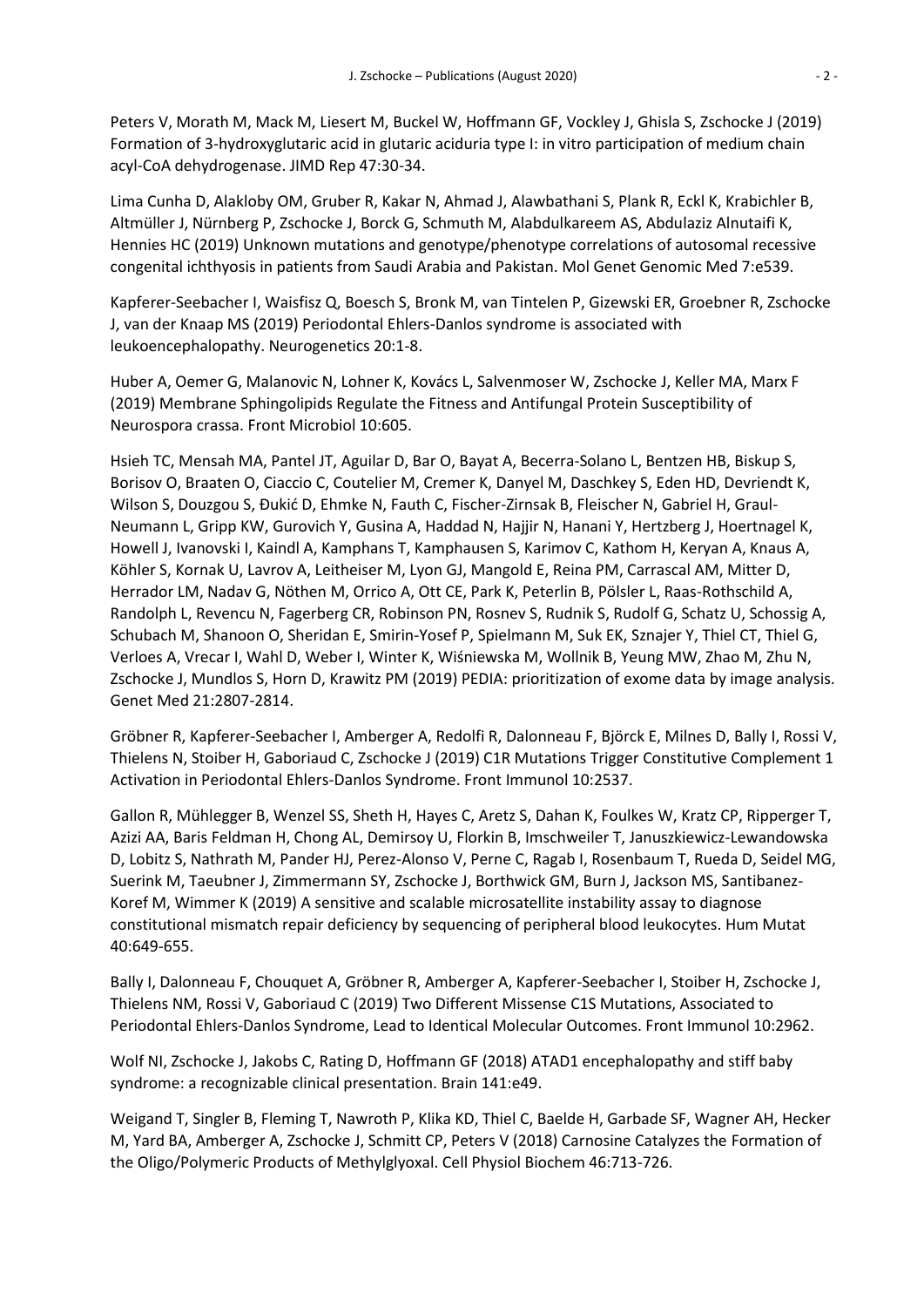Watschinger K, Keller MA, Golderer G, Coassin S, Zschocke J, Werner ER (2018) Biochemical Characterization of AGMO Variants Implicated in Relapses in Visceral Leishmaniasis. J Infect Dis 217:1846-1847.

Tesch VK, H IJ, Raicht A, Rueda D, Dominguez-Pinilla N, Allende LM, Colas C, Rosenbaum T, Ilencikova D, Baris HN, Nathrath MHM, Suerink M, Januszkiewicz-Lewandowska D, Ragab I, Azizi AA, Wenzel SS, Zschocke J, Schwinger W, Kloor M, Blattmann C, Brugieres L, van der Burg M, Wimmer K, Seidel MG (2018) No Overt Clinical Immunodeficiency Despite Immune Biological Abnormalities in Patients With Constitutional Mismatch Repair Deficiency. Front Immunol 9:1506.

Rinner A, Zschocke J, Schossig A, Gröbner R, Strobl H, Kapferer-Seebacher I (2018) High risk of periimplant disease in periodontal Ehlers-Danlos Syndrome. A case series. Clin Oral Implants Res 29:1101- 1106.

Oerum S, Roovers M, Rambo RP, Kopec J, Bailey HJ, Fitzpatrick F, Newman JA, Newman WG, Amberger A, Zschocke J, Droogmans L, Oppermann U, Yue WW (2018) Structural insight into the human mitochondrial tRNA purine N1-methyltransferase and ribonuclease P complexes. J Biol Chem 293:12862- 12876.

Oemer G, Lackner K, Muigg K, Krumschnabel G, Watschinger K, Sailer S, Lindner H, Gnaiger E, Wortmann SB, Werner ER, Zschocke J, Keller MA (2018) Molecular structural diversity of mitochondrial cardiolipins. Proc Natl Acad Sci U S A 115:4158-4163.

Milev MP, Graziano C, Karall D, Kuper WFE, Al-Deri N, Cordelli DM, Haack TB, Danhauser K, Iuso A, Palombo F, Pippucci T, Prokisch H, Saint-Dic D, Seri M, Stanga D, Cenacchi G, van Gassen KLI, Zschocke J, Fauth C, Mayr JA, Sacher M, van Hasselt PM (2018) Bi-allelic mutations in TRAPPC2L result in a neurodevelopmental disorder and have an impact on RAB11 in fibroblasts. J Med Genet 55:753-764.

Giunta C, Baumann M, Fauth C, Lindert U, Abdalla EM, Brady AF, Collins J, Dastgir J, Donkervoort S, Ghali N, Johnson DS, Kariminejad A, Koch J, Kraenzlin M, Lahiri N, Lozic B, Manzur AY, Morton JEV, Pilch J, Pollitt RC, Schreiber G, Shannon NL, Sobey G, Vandersteen A, van Dijk FS, Witsch-Baumgartner M, Zschocke J, Pope FM, Bönnemann CG, Rohrbach M (2018) A cohort of 17 patients with kyphoscoliotic Ehlers-Danlos syndrome caused by biallelic mutations in FKBP14: expansion of the clinical and mutational spectrum and description of the natural history. Genet Med 20:42-54.

Schossig A, Bloch-Zupan A, Lussi A, Wolf NI, Raskin S, Cohen M, Giuliano F, Jurgens J, Krabichler B, Koolen DA, de Macena Sobreira NL, Maurer E, Muller-Bolla M, Penzien J, Zschocke J, Kapferer-Seebacher I (2017) SLC13A5 is the second gene associated with Kohlschütter-Tönz syndrome. J Med Genet 54:54- 62.

Povysil G, Tzika A, Vogt J, Haunschmid V, Messiaen L, Zschocke J, Klambauer G, Hochreiter S, Wimmer K (2017) panelcn.MOPS: Copy-number detection in targeted NGS panel data for clinical diagnostics. Hum Mutat 38:889-897.

Kapferer-Seebacher I, Lundberg P, Malfait F, Zschocke J (2017) Periodontal manifestations of Ehlers-Danlos syndromes: A systematic review. J Clin Periodontol 44:1088-1100.

Baumann M, Steichen-Gersdorf E, Krabichler B, Petersen BS, Weber U, Schmidt WM, Zschocke J, Müller T, Bittner RE, Janecke AR (2017) Homozygous SYNE1 mutation causes congenital onset of muscular weakness with distal arthrogryposis: a genotype-phenotype correlation. Eur J Hum Genet 25:262-266.

Vogt J, Wernstedt A, Ripperger T, Pabst B, Zschocke J, Kratz C, Wimmer K (2016) PMS2 inactivation by a complex rearrangement involving an HERV retroelement and the inverted 100-kb duplicon on 7p22.1. Eur J Hum Genet 24:1598-1604.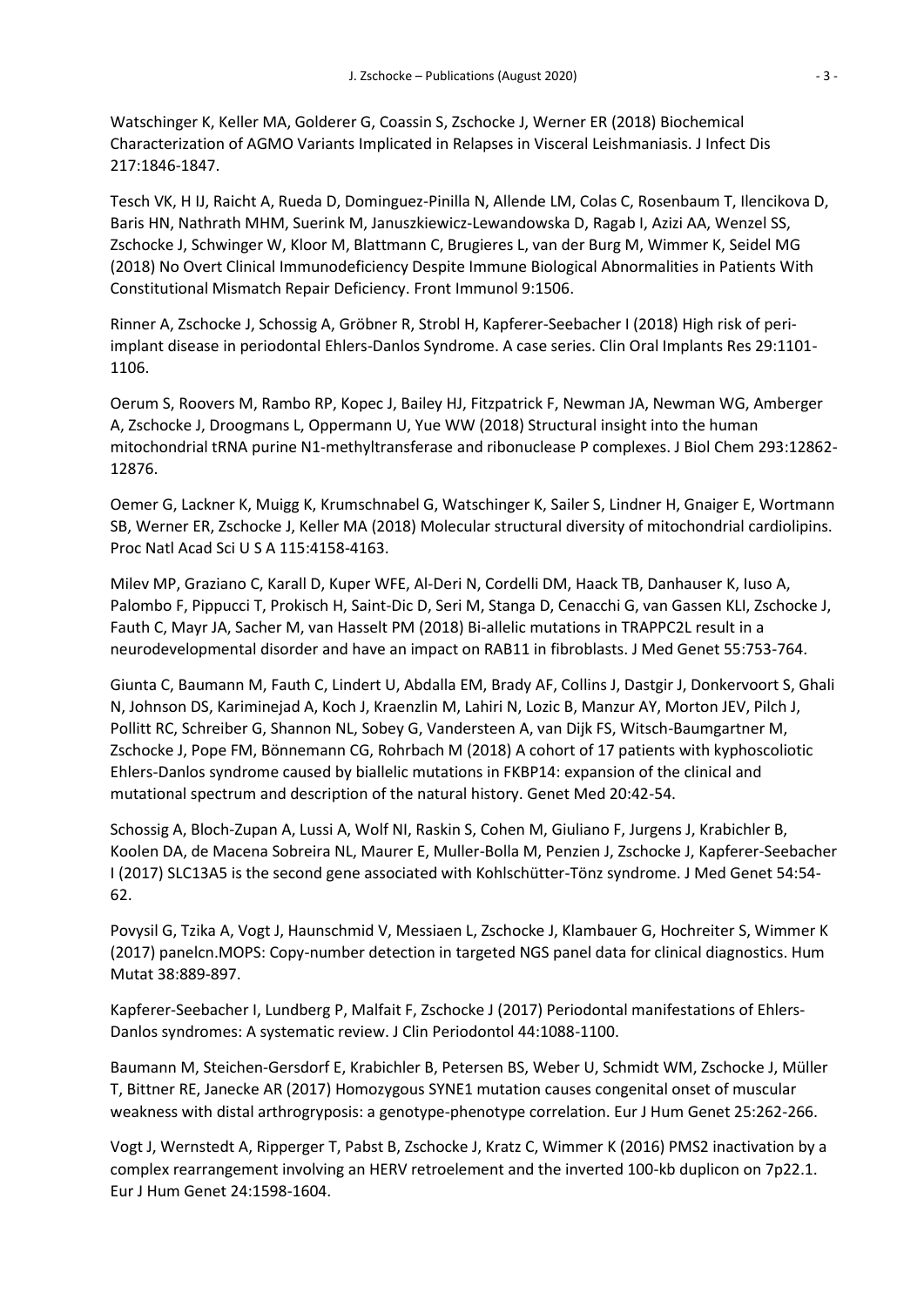Staufner C, Haack TB, Köpke MG, Straub BK, Kölker S, Thiel C, Freisinger P, Baric I, McKiernan PJ, Dikow N, Harting I, Beisse F, Burgard P, Kotzaeridou U, Lenz D, Kühr J, Himbert U, Taylor RW, Distelmaier F, Vockley J, Ghaloul-Gonzalez L, Ozolek JA, Zschocke J, Kuster A, Dick A, Das AM, Wieland T, Terrile C, Strom TM, Meitinger T, Prokisch H, Hoffmann GF (2016) Recurrent acute liver failure due to NBAS deficiency: phenotypic spectrum, disease mechanisms, and therapeutic concepts. J Inherit Metab Dis 39:3-16.

Pölsler L, Fiegl H, Wimmer K, Oberaigner W, Amberger A, Traunfellner P, Morscher RJ, Weber I, Fauth C, Wernstedt A, Sperner-Unterweger B, Oberguggenberger A, Hubalek M, Marth C, Zschocke J (2016) High prevalence of BRCA1 stop mutation c.4183C>T in the Tyrolean population: implications for genetic testing. Eur J Hum Genet 24:258-262.

Peters V, Kebbewar M, Janssen B, Hoffmann GF, Möller K, Wygoda S, Charbit M, Fernandes-Teixeira A, Jeck N, Zschocke J, Schmitt CP, Schäfer F, Wühl E (2016) CNDP1 genotype and renal survival in pediatric nephropathies. J Pediatr Endocrinol Metab 29:827-833.

Oberguggenberger A, Sztankay M, Morscher RJ, Sperner-Unterweger B, Weber I, Hubalek M, Kemmler G, Zschocke J, Martini C, Egle D, Dünser M, Gamper E, Meraner V (2016) Psychosocial outcomes and counselee satisfaction following genetic counseling for hereditary breast and ovarian cancer: A patientreported outcome study. J Psychosom Res 89:39-45.

Kapferer-Seebacher I, Pepin M, Werner R, Aitman TJ, Nordgren A, Stoiber H, Thielens N, Gaboriaud C, Amberger A, Schossig A, Gruber R, Giunta C, Bamshad M, Björck E, Chen C, Chitayat D, Dorschner M, Schmitt-Egenolf M, Hale CJ, Hanna D, Hennies HC, Heiss-Kisielewsky I, Lindstrand A, Lundberg P, Mitchell AL, Nickerson DA, Reinstein E, Rohrbach M, Romani N, Schmuth M, Silver R, Taylan F, Vandersteen A, Vandrovcova J, Weerakkody R, Yang M, Pope FM, Byers PH, Zschocke J (2016) Periodontal Ehlers-Danlos Syndrome Is Caused by Mutations in C1R and C1S, which Encode Subcomponents C1r and C1s of Complement. Am J Hum Genet 99:1005-1014.

Fauth C, Steindl K, Toutain A, Farrell S, Witsch-Baumgartner M, Karall D, Joset P, Böhm S, Baumer A, Maier O, Zschocke J, Weksberg R, Marshall CR, Rauch A (2016) A recurrent germline mutation in the PIGA gene causes Simpson-Golabi-Behmel syndrome type 2. Am J Med Genet A 170a:392-402.

Degen C, Zschocke J, Toro P, Sattler C, Wahl HW, Schönknecht P, Schröder J (2016) The COMTp.Val158Met Polymorphism and Cognitive Performance in Adult Development, Healthy Aging and Mild Cognitive Impairment. Dement Geriatr Cogn Disord 41:27-34.

Burgard P, Mönch E, Zschocke J, Wendel U, Langenbeck U (2016) Development of Metabolic Phenotype in Phenylketonuria: Evaluation of the Blaskovics Protein Loading Test at 5 Years of Age. JIMD Rep 29:77- 84.

Amberger A, Deutschmann AJ, Traunfellner P, Moser P, Feichtinger RG, Kofler B, Zschocke J (2016) 17β-Hydroxysteroid dehydrogenase type 10 predicts survival of patients with colorectal cancer and affects mitochondrial DNA content. Cancer Lett 374:149-155.

Wortmann SB, van Hasselt PM, Barić I, Burlina A, Darin N, Hörster F, Coker M, Ucar SK, Krumina Z, Naess K, Ngu LH, Pronicka E, Riordan G, Santer R, Wassmer E, Zschocke J, Schiff M, de Meirleir L, Alowain MA, Smeitink JA, Morava E, Kozicz T, Wevers RA, Wolf NI, Willemsen MA (2015) Eyes on MEGDEL: distinctive basal ganglia involvement in dystonia deafness syndrome. Neuropediatrics 46:98-103.

Pitt JJ, Peters H, Boneh A, Yaplito-Lee J, Wieser S, Hinderhofer K, Johnson D, Zschocke J (2015) Mitochondrial 3-hydroxy-3-methylglutaryl-CoA synthase deficiency: urinary organic acid profiles and expanded spectrum of mutations. J Inherit Metab Dis 38:459-466.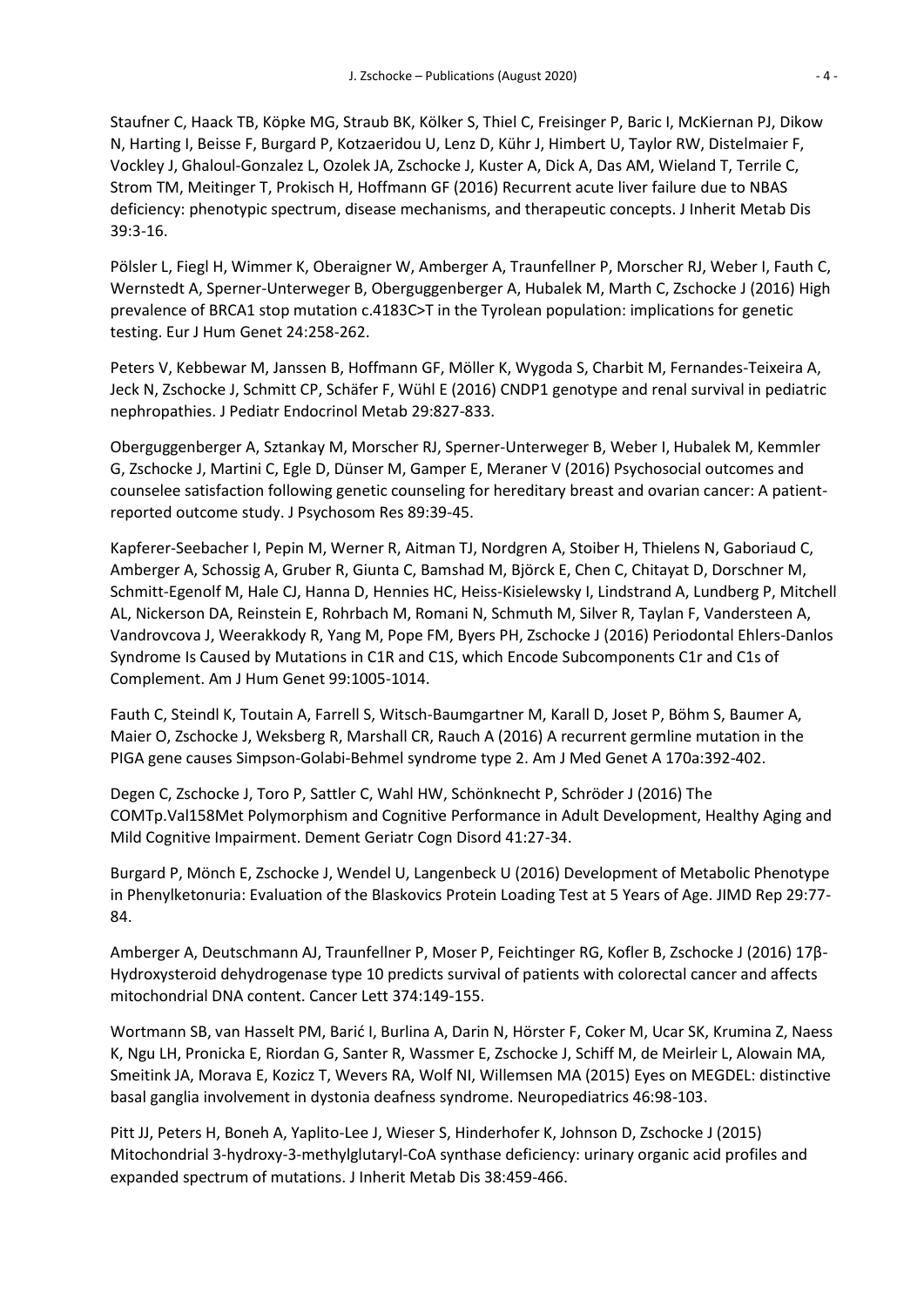Pichler K, Scholl-Buergi S, Birnbacher R, Freilinger M, Straub S, Brunner J, Zschocke J, Bittner RE, Karall D (2015) A novel therapeutic approach for LPIN1 mutation-associated rhabdomyolysis--The Austrian experience. Muscle Nerve 52:437-439.

Peters V, Lanthaler B, Amberger A, Fleming T, Forsberg E, Hecker M, Wagner AH, Yue WW, Hoffmann GF, Nawroth P, Zschocke J, Schmitt CP (2015) Carnosine metabolism in diabetes is altered by reactive metabolites. Amino Acids 47:2367-2376.

Peters V, Klessens CQ, Baelde HJ, Singler B, Veraar KA, Zutinic A, Drozak J, Zschocke J, Schmitt CP, de Heer E (2015) Intrinsic carnosine metabolism in the human kidney. Amino Acids 47:2541-2550.

Moosbrugger-Martinz V, Jalili A, Schossig AS, Jahn-Bassler K, Zschocke J, Schmuth M, Stingl G, Eckl KM, Hennies HC, Gruber R (2015) Epidermal barrier abnormalities in exfoliative ichthyosis with a novel homozygous loss-of-function mutation in CSTA. Br J Dermatol 172:1628-1632.

Haack TB, Staufner C, Köpke MG, Straub BK, Kölker S, Thiel C, Freisinger P, Baric I, McKiernan PJ, Dikow N, Harting I, Beisse F, Burgard P, Kotzaeridou U, Kühr J, Himbert U, Taylor RW, Distelmaier F, Vockley J, Ghaloul-Gonzalez L, Zschocke J, Kremer LS, Graf E, Schwarzmayr T, Bader DM, Gagneur J, Wieland T, Terrile C, Strom TM, Meitinger T, Hoffmann GF, Prokisch H (2015) Biallelic Mutations in NBAS Cause Recurrent Acute Liver Failure with Onset in Infancy. Am J Hum Genet 97:163-169.

Fauth C, Rostasy K, Rath M, Gizewski E, Lederer AG, Sure U, Zschocke J, Felbor U (2015) Highly variable intrafamilial manifestations of a CCM3 mutation ranging from acute childhood cerebral haemorrhage to late-onset meningiomas. Clin Neurol Neurosurg 128:41-43.

Danecka MK, Woidy M, Zschocke J, Feillet F, Muntau AC, Gersting SW (2015) Mapping the functional landscape of frequent phenylalanine hydroxylase (PAH) genotypes promotes personalised medicine in phenylketonuria. J Med Genet 52:175-185.

van Karnebeek CD, Shevell M, Zschocke J, Moeschler JB, Stockler S (2014) The metabolic evaluation of the child with an intellectual developmental disorder: Diagnostic algorithm for identification of treatable causes and new digital resource. Mol Genet Metab.

Spreiz A, Haberlandt E, Baumann M, Baumgartner Sigl S, Fauth C, Gautsch K, Karall D, Janetschek C, Rostasy K, Scholl-Bürgi S, Zotter S, Utermann G, Zschocke J, Kotzot D (2014) Chromosomal microaberrations in patients with epilepsy, intellectual disability, and congenital anomalies. Clin Genet 86:361-366.

Peters V, Riedl E, Braunagel M, Höger S, Hauske S, Pfister F, Zschocke J, Lanthaler B, Benck U, Hammes HP, Krämer BK, Schmitt CP, Yard BA, Köppel H (2014) Carnosine treatment in combination with ACE inhibition in diabetic rats. Regul Pept 194-195:36-40.

Pabinger S, Dander A, Fischer M, Snajder R, Sperk M, Efremova M, Krabichler B, Speicher MR, Zschocke J, Trajanoski Z (2014) A survey of tools for variant analysis of next-generation genome sequencing data. Brief Bioinform 15:256-278.

Lanthaler B, Wieser S, Deutschmann A, Schossig A, Fauth C, Zschocke J, Witsch-Baumgartner M (2014) Genotype-based databases for variants causing rare diseases. Gene 550:136-140.

Hofer P, Fiegl H, Angerer J, Mueller-Holzner E, Chamson M, Klocker H, Steiner E, Hauffe H, Zschocke J, Goebel G (2014) A concept of a MIABIS based register of biosample collections at the Medical University of Innsbruck. Stud Health Technol Inform 205:293-297.

Deutschmann AJ, Amberger A, Zavadil C, Steinbeisser H, Mayr JA, Feichtinger RG, Oerum S, Yue WW, Zschocke J (2014) Mutation or knock-down of 17β-hydroxysteroid dehydrogenase type 10 cause loss of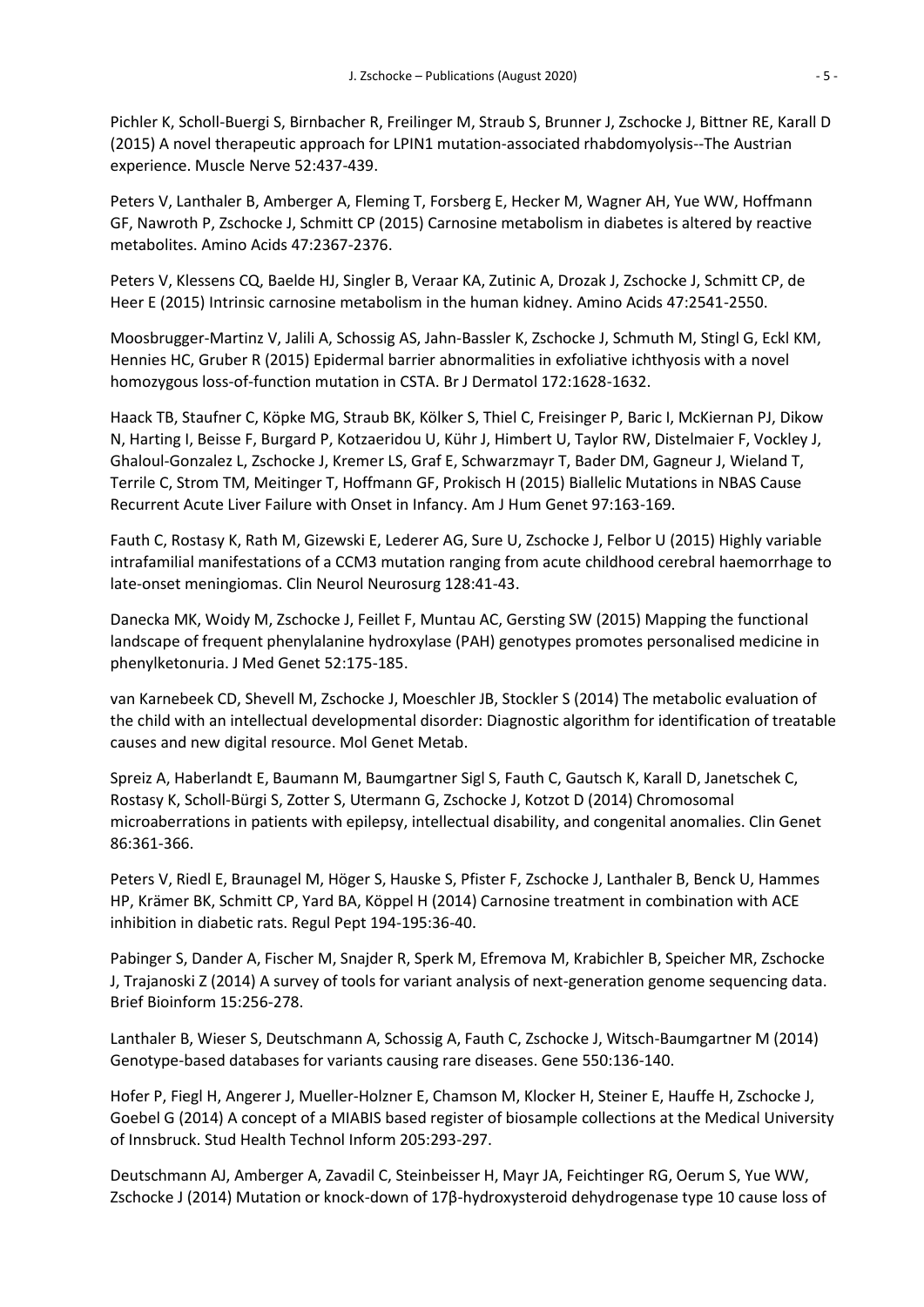MRPP1 and impaired processing of mitochondrial heavy strand transcripts. Hum Mol Genet 23:3618- 3628.

Balci S, Zschocke J, Kotzot D, Ergün MA, Spreiz A (2014) Formation of a familial ring chromosome 18 investigated by SNP-array analysis. Am J Med Genet A 164a:1854-1856.

Baguet A, Everaert I, Yard B, Peters V, Zschocke J, Zutinic A, de Heer E, Podgorski T, Domaszewska K, Derave W (2014) Does low serum carnosinase activity favour high-intensity exercise capacity? J Appl Physiol (1985).

Tucci A, Kara E, Schossig A, Wolf NI, Plagnol V, Fawcett K, Paisan-Ruiz C, Moore M, Hernandez D, Musumeci S, Tennison M, Hennekam R, Palmeri S, Malandrini A, Raskin S, Donnai D, Hennig C, Tzschach A, Hordijk R, Bast T, Wimmer K, Lo CN, Shorvon S, Mefford H, Eichler EE, Hall R, Hayes I, Hardy J, Singleton A, Zschocke J, Houlden H (2013) Kohlschutter-Tonz syndrome: mutations in ROGDI and evidence of genetic heterogeneity. Hum Mutat 34:296-300.

Szklarczyk R, Wanschers BF, Nijtmans LG, Rodenburg RJ, Zschocke J, Dikow N, van den Brand MA, Hendriks-Franssen MG, Gilissen C, Veltman JA, Nooteboom M, Koopman WJ, Willems PH, Smeitink JA, Huynen MA, van den Heuvel LP (2013) A mutation in the FAM36A gene, the human ortholog of COX20, impairs cytochrome c oxidase assembly and is associated with ataxia and muscle hypotonia. Hum Mol Genet 22:656-667.

Sterl E, Paul K, Paschke E, Zschocke J, Brunner-Krainz M, Windisch E, Konstantopoulou V, Moslinger D, Karall D, Scholl-Burgi S, Sperl W, Lagler F, Plecko B (2013) Prevalence of tetrahydrobiopterine (BH4) responsive alleles among Austrian patients with PAH deficiency: comprehensive results from molecular analysis in 147 patients. J Inherit Metab Dis 36:7-13.

Spreiz A, Haberlandt E, Baumann M, Baumgartner Sigl S, Fauth C, Gautsch K, Karall D, Janetschek C, Rostasy K, Scholl-Burgi S, Zotter S, Utermann G, Zschocke J, Kotzot D (2013) Chromosomal microaberrations in patients with epilepsy, intellectual disability, and congenital anomalies. Clin Genet.

Spreiz A, Guilherme RS, Castellan C, Green A, Rittinger O, Wellek B, Utermann B, Erdel M, Fauth C, Haberlandt E, Kim CA, Kulikowski LD, Meloni VA, Utermann G, Zschocke J, Melaragno MI, Kotzot D (2013) Single-nucleotide polymorphism array-based characterization of ring chromosome 18. J Pediatr 163:1174-1178 e1173.

Pabinger S, Dander A, Fischer M, Snajder R, Sperk M, Efremova M, Krabichler B, Speicher MR, Zschocke J, Trajanoski Z (2013) A survey of tools for variant analysis of next-generation genome sequencing data. Brief Bioinform.

Muller T, Mizumoto S, Suresh I, Komatsu Y, Vodopiutz J, Dundar M, Straub V, Lingenhel A, Melmer A, Lechner S, Zschocke J, Sugahara K, Janecke AR (2013) Loss of dermatan sulfate epimerase (DSE) function results in musculocontractural Ehlers-Danlos syndrome. Hum Mol Genet 22:3761-3772.

Lanthaler B, Steichen-Gersdorf E, Kollerits B, Zschocke J, Witsch-Baumgartner M (2013) Maternal ABCA1 genotype is associated with severity of Smith-Lemli-Opitz syndrome and with viability of patients homozygous for null mutations. Eur J Hum Genet 21:286-293.

Houten SM, Te Brinke H, Denis S, Ruiter JP, Knegt AC, de Klerk JB, Augoustides-Savvopoulou P, Haberle J, Baumgartner MR, Coskun T, Zschocke J, Sass JO, Poll-The BT, Wanders RJ, Duran M (2013) Genetic basis of hyperlysinemia. Orphanet J Rare Dis 8:57.

Fruhmesser A, Vogt PH, Zimmer J, Witsch-Baumgartner M, Fauth C, Zschocke J, Pinggera GM, Kotzot D (2013) Single nucleotide polymorphism array analysis in men with idiopathic azoospermia or oligoasthenozoospermia syndrome. Fertil Steril 100:81-87.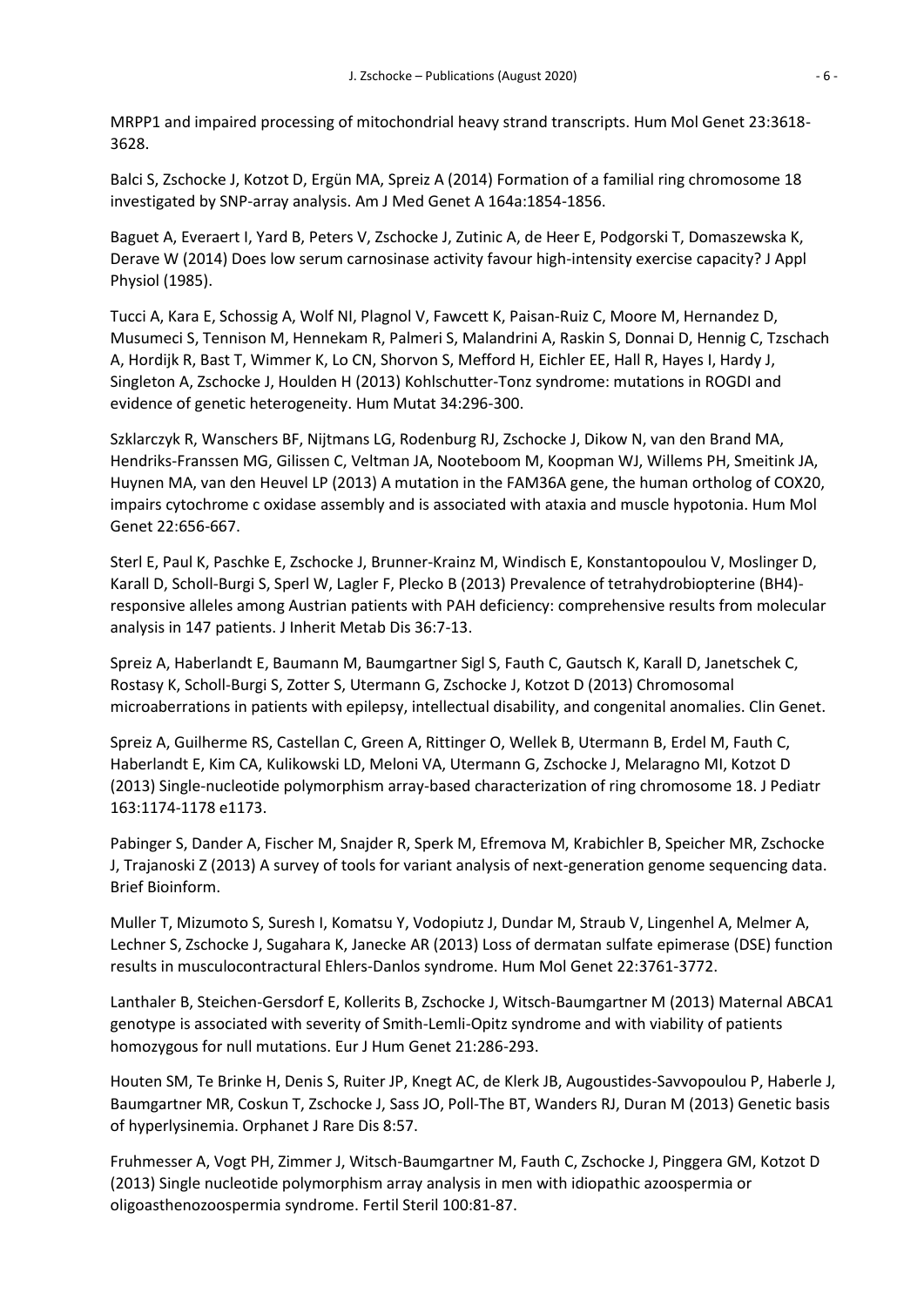Wernstedt A, Valtorta E, Armelao F, Togni R, Girlando S, Baudis M, Heinimann K, Messiaen L, Staehli N, Zschocke J, Marra G, Wimmer K (2012) Improved multiplex ligation-dependent probe amplification analysis identifies a deleterious PMS2 allele generated by recombination with crossover between PMS2 and PMS2CL. Genes Chromosomes Cancer 51:819-831.

Schossig A, Wolf NI, Fischer C, Fischer M, Stocker G, Pabinger S, Dander A, Steiner B, Tonz O, Kotzot D, Haberlandt E, Amberger A, Burwinkel B, Wimmer K, Fauth C, Grond-Ginsbach C, Koch MJ, Deichmann A, von Kalle C, Bartram CR, Kohlschutter A, Trajanoski Z, Zschocke J (2012) Mutations in ROGDI Cause Kohlschutter-Tonz Syndrome. Am J Hum Genet 90:701-707.

Scholl-Burgi S, Sass JO, Zschocke J, Karall D (2012) Amino acid metabolism in patients with propionic acidaemia. J Inherit Metab Dis 35:65-70.

Peters V, Schmitt CP, Zschocke J, Gross ML, Brismar K, Forsberg E (2012) Carnosine treatment largely prevents alterations of renal carnosine metabolism in diabetic mice. Amino Acids 42:2411-2416.

Krabichler B, Rostasy K, Baumann M, Karall D, Scholl-Burgi S, Schwarzer C, Gautsch K, Spreiz A, Kotzot D, Zschocke J, Fauth C, Haberlandt E (2012) Novel mutation in potassium channel related gene KCTD7 and progressive myoclonic epilepsy. Ann Hum Genet 76:326-331.

Kalb S, Caglayan AO, Degerliyurt A, Schmid S, Ceylaner S, Hatipoglu N, Hinderhofer K, Rehder H, Kurtoglu S, Ceylaner G, Zschocke J, Witsch-Baumgartner M (2012) High frequency of p.Thr93Met in Smith-Lemli-Opitz syndrome patients in Turkey. Clin Genet 81:598-601.

Hockner M, Spreiz A, Fruhmesser A, Tzschach A, Dufke A, Rittinger O, Kalscheuer V, Singer S, Erdel M, Fauth C, Grossmann V, Utermann G, Zschocke J, Kotzot D (2012) Parental origin of de novo cytogenetically balanced reciprocal non-Robertsonian translocations. Cytogenet Genome Res 136:242-245.

Fischer M, Snajder R, Pabinger S, Dander A, Schossig A, Zschocke J, Trajanoski Z, Stocker G (2012) SIMPLEX: cloud-enabled pipeline for the comprehensive analysis of exome sequencing data. PLoS One 7:e41948.

Danhauser K, Sauer SW, Haack TB, Wieland T, Staufner C, Graf E, Zschocke J, Strom TM, Traub T, Okun JG, Meitinger T, Hoffmann GF, Prokisch H, Kolker S (2012) DHTKD1 mutations cause 2-aminoadipic and 2-oxoadipic aciduria. Am J Hum Genet 91:1082-1087.

Baumann M, Giunta C, Krabichler B, Ruschendorf F, Zoppi N, Colombi M, Bittner RE, Quijano-Roy S, Muntoni F, Cirak S, Schreiber G, Zou Y, Hu Y, Romero NB, Carlier RY, Amberger A, Deutschmann A, Straub V, Rohrbach M, Steinmann B, Rostasy K, Karall D, Bonnemann CG, Zschocke J, Fauth C (2012) Mutations in FKBP14 cause a variant of Ehlers-Danlos syndrome with progressive kyphoscoliosis, myopathy, and hearing loss. Am J Hum Genet 90:201-216.

Peters V, Jansen EE, Jakobs C, Riedl E, Janssen B, Yard BA, Wedel J, Hoffmann GF, Zschocke J, Gotthardt D, Fischer C, Koppel H (2011) Anserine inhibits carnosine degradation but in human serum carnosinase (CN1) is not correlated with histidine dipeptide concentration. Clin Chim Acta 412:263-267.

Mayr JA, Zimmermann FA, Fauth C, Bergheim C, Meierhofer D, Radmayr D, Zschocke J, Koch J, Sperl W (2011) Lipoic acid synthetase deficiency causes neonatal-onset epilepsy, defective mitochondrial energy metabolism, and glycine elevation. Am J Hum Genet 89:792-797.

Jungraithmayr TC, Hofer K, Cochat P, Chernin G, Cortina G, Fargue S, Grimm P, Knueppel T, Kowarsch A, Neuhaus T, Pagel P, Pfeiffer KP, Schafer F, Schonermarck U, Seeman T, Toenshoff B, Weber S, Winn MP, Zschocke J, Zimmerhackl LB (2011) Screening for NPHS2 mutations may help predict FSGS recurrence after transplantation. J Am Soc Nephrol 22:579-585.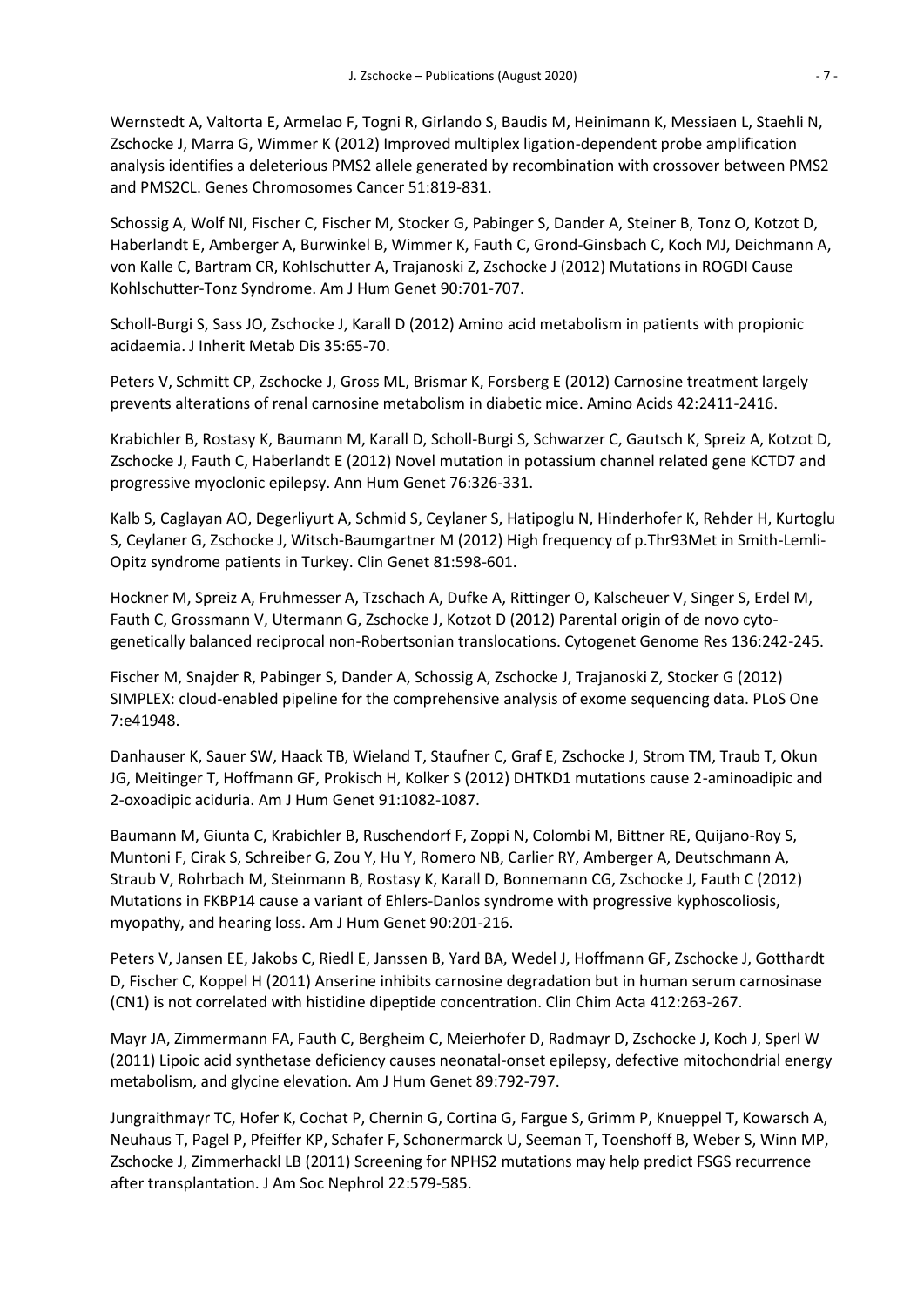Al-Dirbashi OY, Kolker S, Ng D, Fisher L, Rupar T, Lepage N, Rashed MS, Santa T, Goodman SI, Geraghty MT, Zschocke J, Christensen E, Hoffmann GF, Chakraborty P (2011) Diagnosis of glutaric aciduria type 1 by measuring 3-hydroxyglutaric acid in dried urine spots by liquid chromatography tandem mass spectrometry. J Inherit Metab Dis 34:173-180.

Shafqat N, Turnbull A, Zschocke J, Oppermann U, Yue WW (2010) Crystal structures of human HMG-CoA synthase isoforms provide insights into inherited ketogenesis disorders and inhibitor design. J Mol Biol 398:497-506.

Rauschenberger K, Scholer K, Sass JO, Sauer S, Djuric Z, Rumig C, Wolf NI, Okun JG, Kolker S, Schwarz H, Fischer C, Grziwa B, Runz H, Numann A, Shafqat N, Kavanagh KL, Hammerling G, Wanders RJ, Shield JP, Wendel U, Stern D, Nawroth P, Hoffmann GF, Bartram CR, Arnold B, Bierhaus A, Oppermann U, Steinbeisser H, Zschocke J (2010) A non-enzymatic function of 17beta-hydroxysteroid dehydrogenase type 10 is required for mitochondrial integrity and cell survival. EMBO Mol Med 2:51-62.

Peters V, Kebbewar M, Jansen EW, Jakobs C, Riedl E, Koeppel H, Frey D, Adelmann K, Klingbeil K, Mack M, Hoffmann GF, Janssen B, Zschocke J, Yard BA (2010) Relevance of allosteric conformations and homocarnosine concentration on carnosinase activity. Amino Acids 38:1607-1615.

Holiner I, Simma B, Reiter A, Sass JO, Zschocke J, Huemer M (2010) Compliance to clinical guidelines determines outcome in glutaric aciduria type I in the era of newborn screening. Klin Padiatr 222:35-37.

Heringer J, Boy SP, Ensenauer R, Assmann B, Zschocke J, Harting I, Lucke T, Maier EM, Muhlhausen C, Haege G, Hoffmann GF, Burgard P, Kolker S (2010) Use of guidelines improves the neurological outcome in glutaric aciduria type I. Ann Neurol 68:743-752.

Grossmann V, Hockner M, Karmous-Benailly H, Liang D, Puttinger R, Quadrelli R, Rothlisberger B, Huber A, Wu L, Spreiz A, Fauth C, Erdel M, Zschocke J, Utermann G, Kotzot D (2010) Parental origin of apparently balanced de novo complex chromosomal rearrangements investigated by microdissection, whole genome amplification, and microsatellite-mediated haplotype analysis. Clin Genet 78:548-553.

Ganster C, Wernstedt A, Kehrer-Sawatzki H, Messiaen L, Schmidt K, Rahner N, Heinimann K, Fonatsch C, Zschocke J, Wimmer K (2010) Functional PMS2 hybrid alleles containing a pseudogene-specific missense variant trace back to a single ancient intrachromosomal recombination event. Hum Mutat 31:552-560.

Gan-Schreier H, Kebbewar M, Fang-Hoffmann J, Wilrich J, Abdoh G, Ben-Omran T, Shahbek N, Bener A, Al Rifai H, Al Khal AL, Lindner M, Zschocke J, Hoffmann GF (2010) Newborn population screening for classic homocystinuria by determination of total homocysteine from Guthrie cards. J Pediatr 156:427- 432.

Zschocke J, Kebbewar M, Gan-Schreier H, Fischer C, Fang-Hoffmann J, Wilrich J, Abdoh G, Ben-Omran T, Shahbek N, Lindner M, Al Rifai H, Al Khal AL, Hoffmann GF (2009) Molecular neonatal screening for homocystinuria in the Qatari population. Hum Mutat 30:1021-1022.

Spiekerkoetter U, Lindner M, Santer R, Grotzke M, Baumgartner MR, Boehles H, Das A, Haase C, Hennermann JB, Karall D, de Klerk H, Knerr I, Koch HG, Plecko B, Roschinger W, Schwab KO, Scheible D, Wijburg FA, Zschocke J, Mayatepek E, Wendel U (2009) Management and outcome in 75 individuals with long-chain fatty acid oxidation defects: results from a workshop. J Inherit Metab Dis 32:488-497.

Soufi M, Kurt B, Schweer H, Sattler AM, Klaus G, Zschocke J, Schaefer JR (2009) Genetics and kinetics of familial hypercholesterolemia, with the special focus on FH-(Marburg) p.W556R. Atheroscler Suppl 10:5- 11.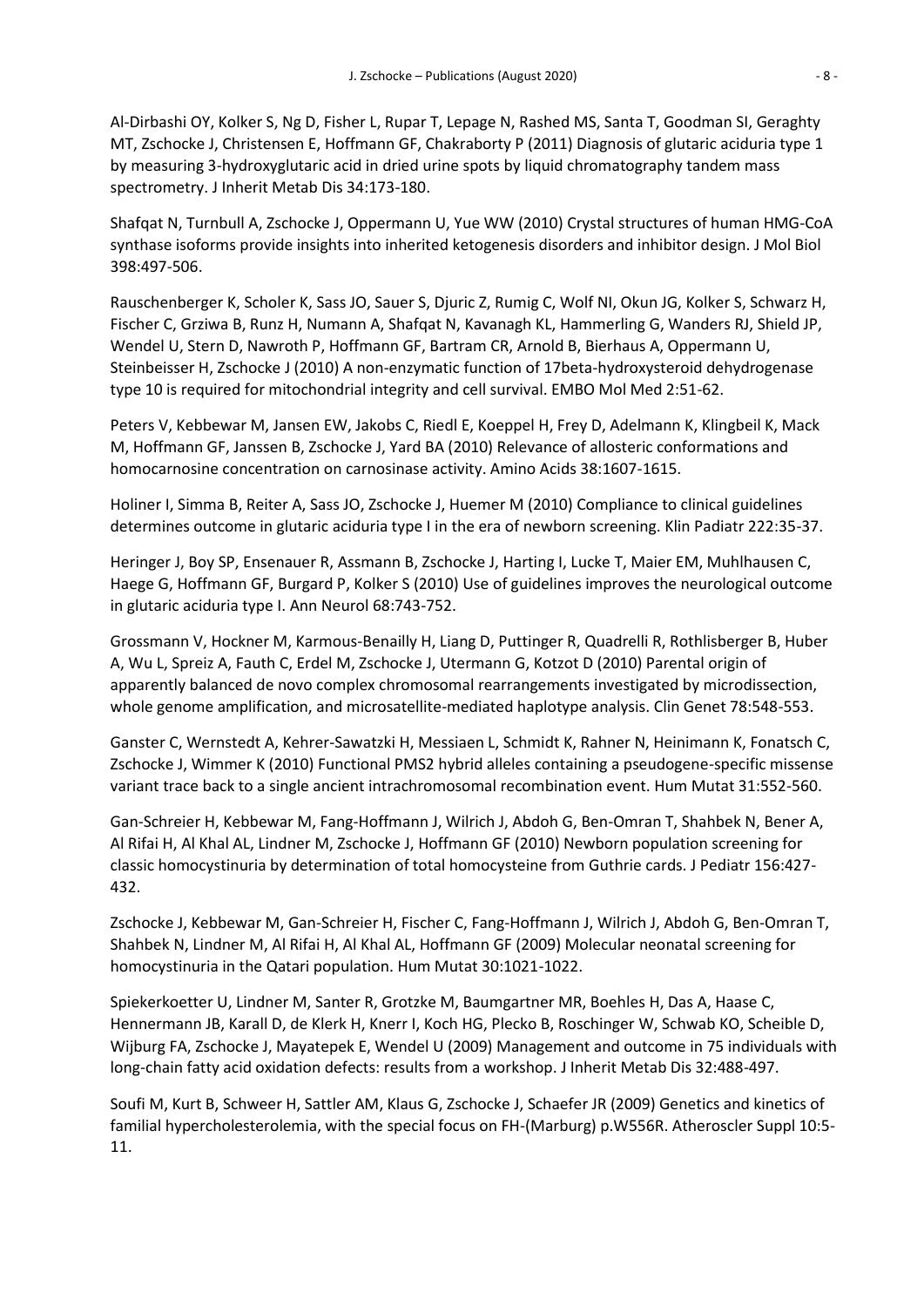Langenbeck U, Burgard P, Wendel U, Lindner M, Zschocke J, German Collaborative Study on Phenylketonuria H (2009) Metabolic phenotypes of phenylketonuria. Kinetic and molecular evaluation of the Blaskovics protein loading test. J Inherit Metab Dis 32:506-513.

Harting I, Seitz A, Rating D, Sartor K, Zschocke J, Janssen B, Ebinger F, Wolf NI (2009) Abnormal myelination in Angelman syndrome. Eur J Paediatr Neurol 13:271-276.

Harting I, Neumaier-Probst E, Seitz A, Maier EM, Assmann B, Baric I, Troncoso M, Muhlhausen C, Zschocke J, Boy NP, Hoffmann GF, Garbade SF, Kolker S (2009) Dynamic changes of striatal and extrastriatal abnormalities in glutaric aciduria type I. Brain 132:1764-1782.

Zurfluh MR, Zschocke J, Lindner M, Feillet F, Chery C, Burlina A, Stevens RC, Thony B, Blau N (2008) Molecular genetics of tetrahydrobiopterin-responsive phenylalanine hydroxylase deficiency. Hum Mutat 29:167-175.

Zschocke J, Aulehla-Scholz C, Patton S (2008) Quality of diagnostic mutation analyses for phenylketonuria. J Inherit Metab Dis 31:697-702.

Sass JO, Ensenauer R, Roschinger W, Reich H, Steuerwald U, Schirrmacher O, Engel K, Haberle J, Andresen BS, Megarbane A, Lehnert W, Zschocke J (2008) 2-Methylbutyryl-coenzyme A dehydrogenase deficiency: functional and molecular studies on a defect in isoleucine catabolism. Mol Genet Metab 93:30-35.

Runz H, Dolle D, Schlitter AM, Zschocke J (2008) NPC-db, a Niemann-Pick type C disease gene variation database. Hum Mutat 29:345-350.

Wolf NI, Harting I, Innes AM, Patzer S, Zeitler P, Schneider A, Wolff A, Baier K, Zschocke J, Ebinger F, Boltshauser E, Rating D (2007) Ataxia, delayed dentition and hypomyelination: a novel leukoencephalopathy. Neuropediatrics 38:64-70.

Kolker S, Garbade SF, Boy N, Maier EM, Meissner T, Muhlhausen C, Hennermann JB, Lucke T, Haberle J, Baumkotter J, Haller W, Muller E, Zschocke J, Burgard P, Hoffmann GF (2007) Decline of acute encephalopathic crises in children with glutaryl-CoA dehydrogenase deficiency identified by newborn screening in Germany. Pediatr Res 62:357-363.

Hoffmann GF, Schmitt B, Windfuhr M, Wagner N, Strehl H, Bagci S, Franz AR, Mills PB, Clayton PT, Baumgartner MR, Steinmann B, Bast T, Wolf NI, Zschocke J (2007) Pyridoxal 5'-phosphate may be curative in early-onset epileptic encephalopathy. J Inherit Metab Dis 30:96-99.

Haas D, Morgenthaler J, Lacbawan F, Long B, Runz H, Garbade SF, Zschocke J, Kelley RI, Okun JG, Hoffmann GF, Muenke M (2007) Abnormal sterol metabolism in holoprosencephaly: studies in cultured lymphoblasts. J Med Genet 44:298-305.

Haas D, Garbade SF, Vohwinkel C, Muschol N, Trefz FK, Penzien JM, Zschocke J, Hoffmann GF, Burgard P (2007) Effects of cholesterol and simvastatin treatment in patients with Smith-Lemli-Opitz syndrome (SLOS). J Inherit Metab Dis 30:375-387.

Elsaid MF, Bener A, Lindner M, Alzyoud M, Shahbek N, Abdelrahman MO, Abdoh G, Bessisso MS, Zschocke J, Hoffmann GF (2007) Are heterocygotes for classical homocystinuria at risk of vitamin B12 and folic acid deficiency? Mol Genet Metab 92:100-103.

Dikow N, Nygren AO, Schouten JP, Hartmann C, Kramer N, Janssen B, Zschocke J (2007) Quantification of the methylation status of the PWS/AS imprinted region: comparison of two approaches based on bisulfite sequencing and methylation-sensitive MLPA. Mol Cell Probes 21:208-215.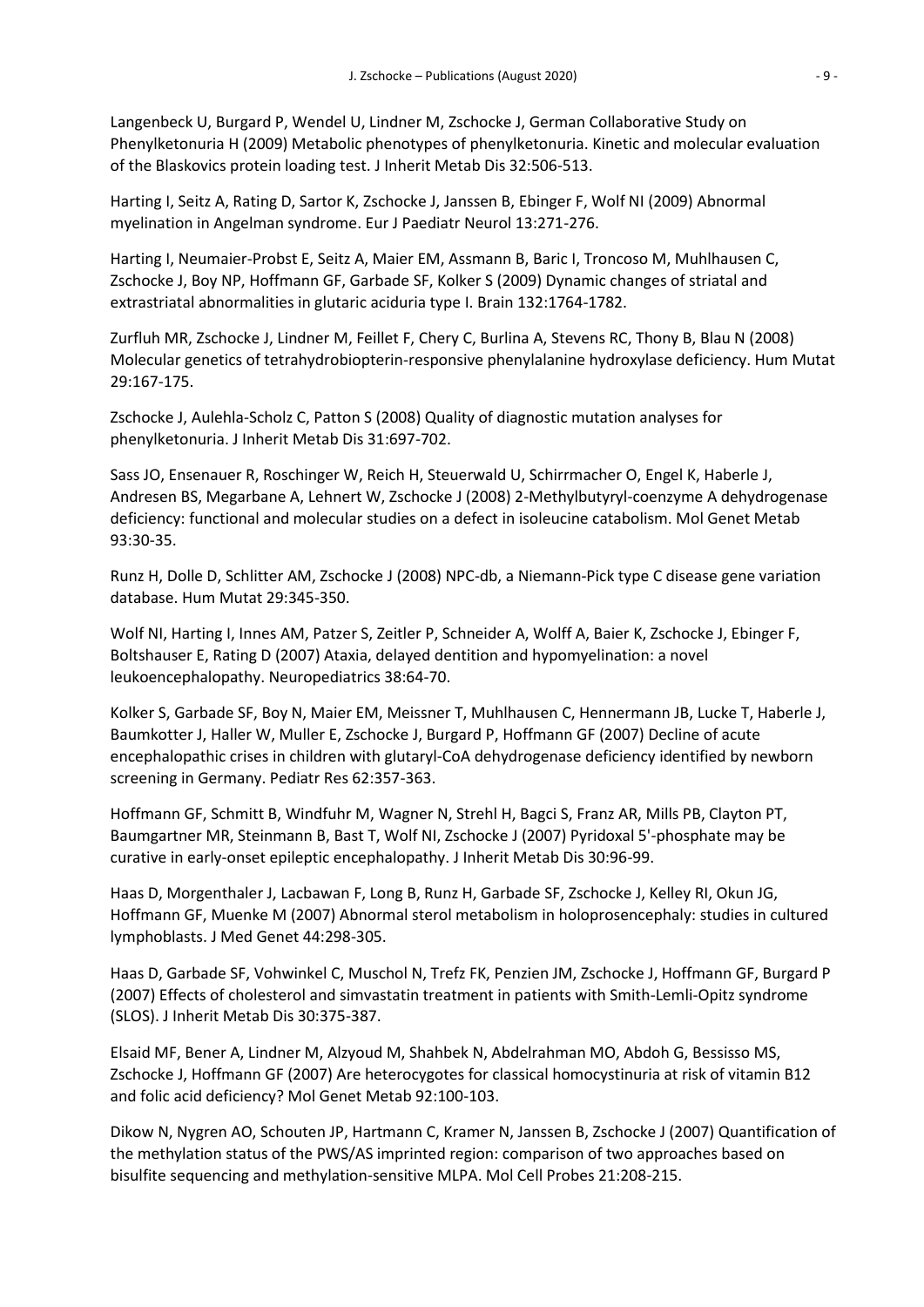Birk Moller L, Nygren AO, Scott P, Hougaard P, Bieber Nielsen J, Hartmann C, Guttler F, Tyfield L, Zschocke J (2007) Low proportion of whole exon deletions causing phenylketonuria in Denmark and Germany. Hum Mutat 28:207.

Zschocke J, Nebel A, Wicks K, Peters V, El Mokhtari NE, Krawczak M, van der Woude F, Janssen B, Schreiber S (2006) Allelic variation in the CNDP1 gene and its lack of association with longevity and coronary heart disease. Mech Ageing Dev 127:817-820.

Mack M, Schniegler-Mattox U, Peters V, Hoffmann GF, Liesert M, Buckel W, Zschocke J (2006) Biochemical characterization of human 3-methylglutaconyl-CoA hydratase and its role in leucine metabolism. FEBS J 273:2012-2022.

Mack M, Liesert M, Zschocke J, Peters V, Linder D, Buckel W (2006) 3-Methylglutaconyl-CoA hydratase from Acinetobacter sp. Arch Microbiol 185:297-306.

Kolker S, Garbade SF, Greenberg CR, Leonard JV, Saudubray JM, Ribes A, Kalkanoglu HS, Lund AM, Merinero B, Wajner M, Troncoso M, Williams M, Walter JH, Campistol J, Marti-Herrero M, Caswill M, Burlina AB, Lagler F, Maier EM, Schwahn B, Tokatli A, Dursun A, Coskun T, Chalmers RA, Koeller DM, Zschocke J, Christensen E, Burgard P, Hoffmann GF (2006) Natural history, outcome, and treatment efficacy in children and adults with glutaryl-CoA dehydrogenase deficiency. Pediatr Res 59:840-847.

El-Said MF, Badii R, Bessisso MS, Shahbek N, El-Ali MG, El-Marikhie M, El-Zyoid M, Salem MS, Bener A, Hoffmann GF, Zschocke J (2006) A common mutation in the CBS gene explains a high incidence of homocystinuria in the Qatari population. Hum Mutat 27:719.

Chalmers RA, Bain MD, Zschocke J (2006) Riboflavin-responsive glutaryl CoA dehydrogenase deficiency. Mol Genet Metab 88:29-37.

Wolf NI, Harting I, Boltshauser E, Wiegand G, Koch MJ, Schmitt-Mechelke T, Martin E, Zschocke J, Uhlenberg B, Hoffmann GF, Weber L, Ebinger F, Rating D (2005) Leukoencephalopathy with ataxia, hypodontia, and hypomyelination. Neurology 64:1461-1464.

Witsch-Baumgartner M, Clayton P, Clusellas N, Haas D, Kelley RI, Krajewska-Walasek M, Lechner S, Rossi M, Zschocke J, Utermann G (2005) Identification of 14 novel mutations in DHCR7 causing the Smith-Lemli-Opitz syndrome and delineation of the DHCR7 mutational spectra in Spain and Italy. Hum Mutat 25:412.

Schulze-Bergkamen A, Okun JG, Spiekerkotter U, Lindner M, Haas D, Kohlmuller D, Mayatepek E, Schulze-Bergkamen H, Greenberg CR, Zschocke J, Hoffmann GF, Kolker S (2005) Quantitative acylcarnitine profiling in peripheral blood mononuclear cells using in vitro loading with palmitic and 2 oxoadipic acids: biochemical confirmation of fatty acid oxidation and organic acid disorders. Pediatr Res 58:873-880.

Mills PB, Surtees RA, Champion MP, Beesley CE, Dalton N, Scambler PJ, Heales SJ, Briddon A, Scheimberg I, Hoffmann GF, Zschocke J, Clayton PT (2005) Neonatal epileptic encephalopathy caused by mutations in the PNPO gene encoding pyridox(am)ine 5'-phosphate oxidase. Hum Mol Genet 14:1077-1086.

Kulkens S, Harting I, Sauer S, Zschocke J, Hoffmann GF, Gruber S, Bodamer OA, Kolker S (2005) Lateonset neurologic disease in glutaryl-CoA dehydrogenase deficiency. Neurology 64:2142-2144.

Janssen B, Hohenadel D, Brinkkoetter P, Peters V, Rind N, Fischer C, Rychlik I, Cerna M, Romzova M, de Heer E, Baelde H, Bakker SJ, Zirie M, Rondeau E, Mathieson P, Saleem MA, Meyer J, Koppel H, Sauerhoefer S, Bartram CR, Nawroth P, Hammes HP, Yard BA, Zschocke J, van der Woude FJ (2005) Carnosine as a protective factor in diabetic nephropathy: association with a leucine repeat of the carnosinase gene CNDP1. Diabetes 54:2320-2327.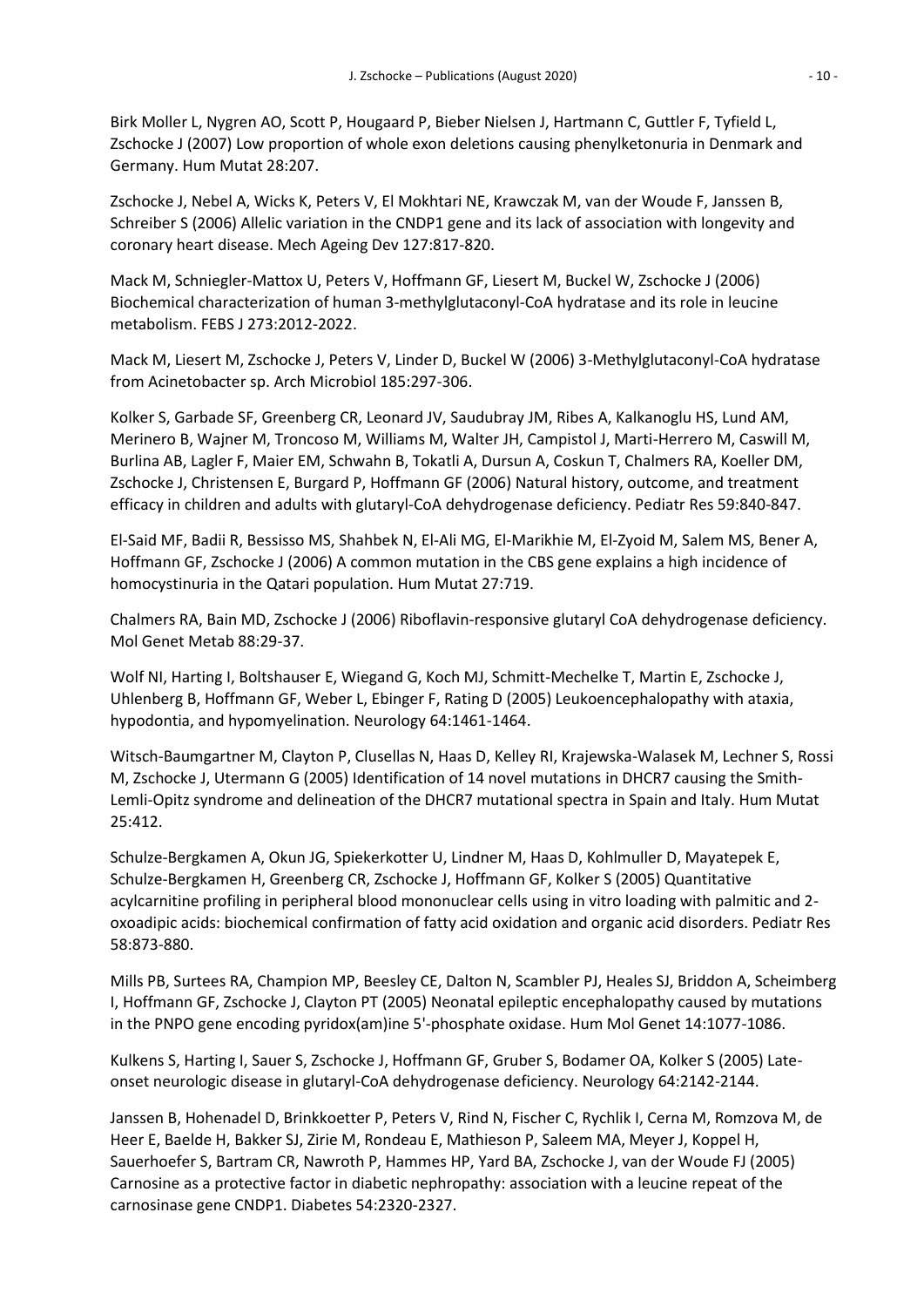Janssen B, Hartmann C, Scholz V, Jauch A, Zschocke J (2005) MLPA analysis for the detection of deletions, duplications and complex rearrangements in the dystrophin gene: potential and pitfalls. Neurogenetics 6:29-35.

Stiasny-Kolster K, Moller JC, Zschocke J, Bandmann O, Cassel W, Oertel WH, Hoffmann GF (2004) Normal dopaminergic and serotonergic metabolites in cerebrospinal fluid and blood of restless legs syndrome patients. Mov Disord 19:192-196.

Saunders-Pullman R, Blau N, Hyland K, Zschocke J, Nygaard T, Raymond D, Shanker V, Mohrmann K, Arnold L, Tabbal S, deLeon D, Ford B, Brin M, Chouinard S, Ozelius L, Klein C, Bressman SB (2004) Phenylalanine loading as a diagnostic test for DRD: interpreting the utility of the test. Mol Genet Metab 83:207-212.

Mayatepek E, Okun JG, Meissner T, Assmann B, Hammond J, Zschocke J, Lehmann WD (2004) Synthesis and metabolism of leukotrienes in gamma-glutamyl transpeptidase deficiency. J Lipid Res 45:900-904.

Mayatepek E, Flock B, Zschocke J (2004) Benzydamine metabolism in vivo is impaired in patients with deficiency of flavin-containing monooxygenase 3. Pharmacogenetics 14:775-777.

Hartmann C, John AL, Klaes R, Hofmann W, Bielen R, Koehler R, Janssen B, Bartram CR, Arnold N, Zschocke J (2004) Large BRCA1 gene deletions are found in 3% of German high-risk breast cancer families. Hum Mutat 24:534.

Christensen E, Ribes A, Merinero B, Zschocke J (2004) Correlation of genotype and phenotype in glutaryl-CoA dehydrogenase deficiency. J Inherit Metab Dis 27:861-868.

Burlina AP, Zara G, Hoffmann GF, Zschocke J, Burlina AB (2004) Management of movement disorders in glutaryl-CoA dehydrogenase deficiency: anticholinergic drugs and botulinum toxin as additional therapeutic options. J Inherit Metab Dis 27:911-915.

Zschocke J, Preusse A, Sarnavka V, Fumic K, Mardesic D, Hoffmann GF, Baric I (2003) The molecular basis of phenylalanine hydroxylase deficiency in Croatia. Hum Mutat 21:399.

Zschocke J (2003) Phenylketonuria mutations in Europe. Hum Mutat 21:345-356.

Tighe O, Dunican D, O'Neill C, Bertorelle G, Beattie D, Graham C, Zschocke J, Cali F, Romano V, Hrabincova E, Kozak L, Nechyporenko M, Livshits L, Guldberg P, Jurkowska M, Zekanowski C, Perez B, Desviat LR, Ugarte M, Kucinskas V, Knappskog P, Treacy E, Naughten E, Tyfield L, Byck S, Scriver CR, Mayne PD, Croke DT (2003) Genetic diversity within the R408W phenylketonuria mutation lineages in Europe. Hum Mutat 21:387-393.

Ofman R, Ruiter JP, Feenstra M, Duran M, Poll-The BT, Zschocke J, Ensenauer R, Lehnert W, Sass JO, Sperl W, Wanders RJ (2003) 2-Methyl-3-hydroxybutyryl-CoA dehydrogenase deficiency is caused by mutations in the HADH2 gene. Am J Hum Genet 72:1300-1307.

Ly TB, Peters V, Gibson KM, Liesert M, Buckel W, Wilcken B, Carpenter K, Ensenauer R, Hoffmann GF, Mack M, Zschocke J (2003) Mutations in the AUH gene cause 3-methylglutaconic aciduria type I. Hum Mutat 21:401-407.

Lindner M, Steinfeld R, Burgard P, Schulze A, Mayatepek E, Zschocke J (2003) Tetrahydrobiopterin sensitivity in German patients with mild phenylalanine hydroxylase deficiency. Hum Mutat 21:400.

Krawczak M, Zschocke J (2003) A role for overdominant selection in phenylketonuria? Evidence from molecular data. Hum Mutat 21:394-397.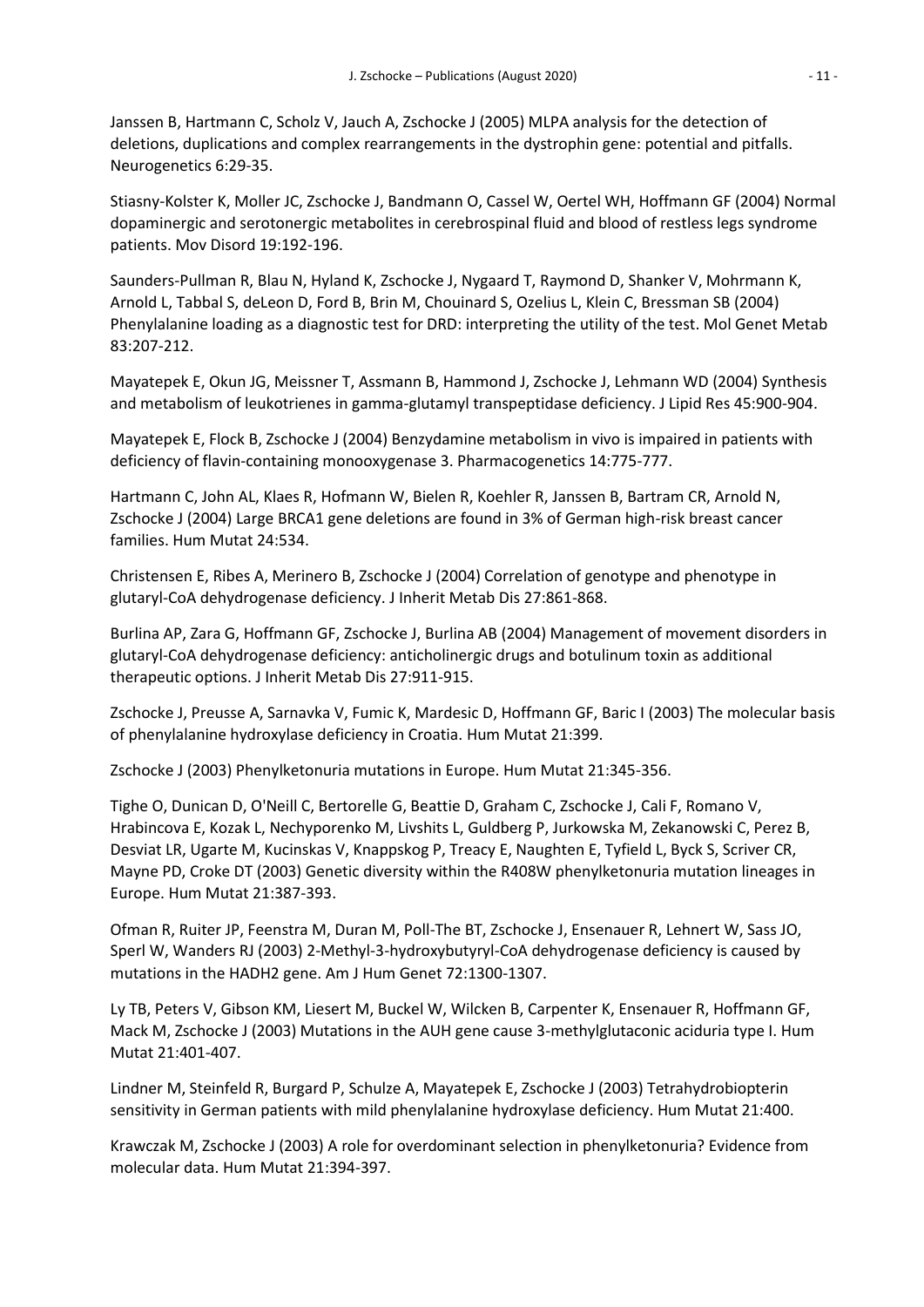Kolker S, Hoffmann GF, Schor DS, Feyh P, Wagner L, Jeffrey I, Pourfarzam M, Okun JG, Zschocke J, Baric I, Bain MD, Jakobs C, Chalmers RA (2003) Glutaryl-CoA dehydrogenase deficiency: region-specific analysis of organic acids and acylcarnitines in post mortem brain predicts vulnerability of the putamen. Neuropediatrics 34:253-260.

Bayatti N, Zschocke J, Behl C (2003) Brain region-specific neuroprotective action and signaling of corticotropin-releasing hormone in primary neurons. Endocrinology 144:4051-4060.

Bandmann O, Goertz M, Zschocke J, Deuschl G, Jost W, Hefter H, Muller U, Zofel P, Hoffmann G, Oertel W (2003) The phenylalanine loading test in the differential diagnosis of dystonia. Neurology 60:700-702.

Steinfeld R, Kohlschutter A, Zschocke J, Lindner M, Ullrich K, Lukacs Z (2002) Tetrahydrobiopterin monotherapy for phenylketonuria patients with common mild mutations. Eur J Pediatr 161:403-405.

Niklowitz P, Menke T, Wiesel T, Mayatepek E, Zschocke J, Okun JG, Andler W (2002) Coenzyme Q10 in plasma and erythrocytes: comparison of antioxidant levels in healthy probands after oral supplementation and in patients suffering from sickle cell anemia. Clin Chim Acta 326:155-161.

Neu IS, Metzger G, Zschocke J, Zelezny R, Mayatepek E (2002) Leukotrienes in patients with clinically active multiple sclerosis. Acta Neurol Scand 105:63-66.

Zschocke J, Schulze A, Lindner M, Fiesel S, Olgemoller K, Hoffmann GF, Penzien J, Ruiter JP, Wanders RJ, Mayatepek E (2001) Molecular and functional characterisation of mild MCAD deficiency. Hum Genet 108:404-408.

Zschocke J, Hoffmann GF (2001) Cycle sequencing of polymerase chain reaction-amplified genomic DNA with dye-labeled universal primers. Methods Mol Biol 167:113-117.

Weglage J, Pietsch M, Feldmann R, Koch HG, Zschocke J, Hoffmann G, Muntau-Heger A, Denecke J, Guldberg P, Guttler F, Moller H, Wendel U, Ullrich K, Harms E (2001) Normal clinical outcome in untreated subjects with mild hyperphenylalaninemia. Pediatr Res 49:532-536.

Rupp A, Kreis R, Zschocke J, Slotboom J, Boesch C, Rating D, Pietz J (2001) Variability of blood-brain ratios of phenylalanine in typical patients with phenylketonuria. J Cereb Blood Flow Metab 21:276-284.

Lindner M, Haas D, Mayatepek E, Zschocke J, Burgard P (2001) Tetrahydrobiopterin responsiveness in phenylketonuria differs between patients with the same genotype. Mol Genet Metab 73:104-106.

Langenbeck U, Zschocke J, Wendel U, Honig V (2001) Modelling the phenylalanine blood level response during treatment of phenylketonuria. J Inherit Metab Dis 24:805-814.

Aledo R, Zschocke J, Pie J, Mir C, Fiesel S, Mayatepek E, Hoffmann GF, Casals N, Hegardt FG (2001) Genetic basis of mitochondrial HMG-CoA synthase deficiency. Hum Genet 109:19-23.

Zschocke J, Ruiter JP, Brand J, Lindner M, Hoffmann GF, Wanders RJ, Mayatepek E (2000) Progressive infantile neurodegeneration caused by 2-methyl-3-hydroxybutyryl-CoA dehydrogenase deficiency: a novel inborn error of branched-chain fatty acid and isoleucine metabolism. Pediatr Res 48:852-855.

Zschocke J, Quak E, Guldberg P, Hoffmann GF (2000) Mutation analysis in glutaric aciduria type I. J Med Genet 37:177-181.

Zschocke J, Mayatepek E (2000) Biochemical and molecular studies in mild flavin monooxygenase 3 deficiency. J Inherit Metab Dis 23:378-382.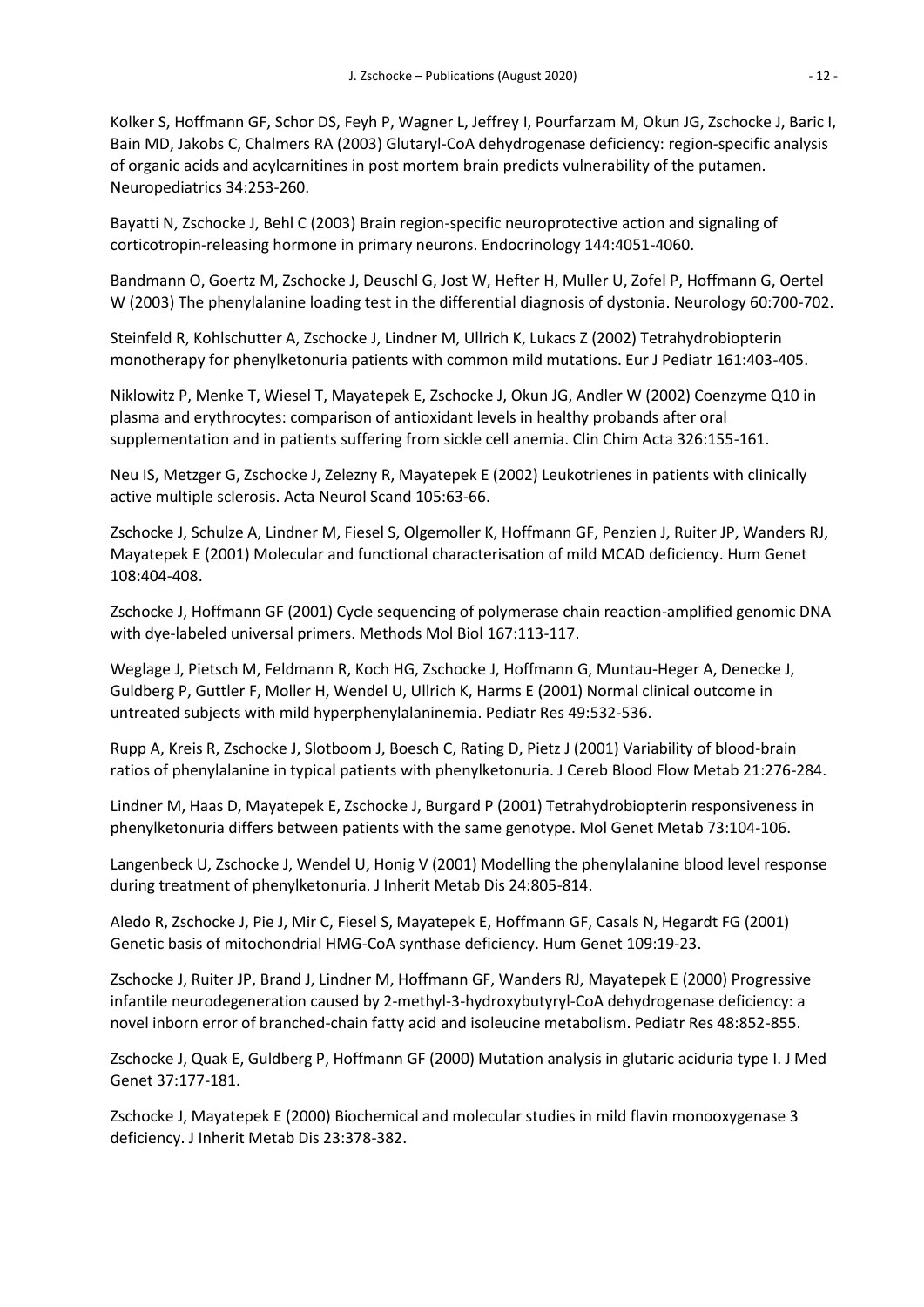Greeves LG, Patterson CC, Carson DJ, Thom R, Wolfenden MC, Zschocke J, Graham CA, Nevin NC, Trimble ER (2000) Effect of genotype on changes in intelligence quotient after dietary relaxation in phenylketonuria and hyperphenylalaninaemia. Arch Dis Child 82:216-221.

Zschocke J, Kohlmueller D, Quak E, Meissner T, Hoffmann GF, Mayatepek E (1999) Mild trimethylaminuria caused by common variants in FMO3 gene. Lancet 354:834-835.

Zschocke J, Hoffmann GF (1999) Phenylketonuria mutations in Germany. Hum Genet 104:390-398.

Shin YS, Zschocke J, Das AM, Podskarbi T (1999) Molecular and biochemical basis for variants and deficiency forms of galactose-1-phosphate uridyltransferase. J Inherit Metab Dis 22:327-329.

Liesert M, Zschocke J, Hoffmann GF, Muhlhauser N, Buckel W (1999) Biochemistry of glutaric aciduria type I: activities of in vitro expressed wild-type and mutant cDNA encoding human glutaryl-CoA dehydrogenase. J Inherit Metab Dis 22:256-258.

Weglage J, Moller HE, Wiedermann D, Cipcic-Schmidt S, Zschocke J, Ullrich K (1998) In vivo NMR spectroscopy in patients with phenylketonuria: clinical significance of interindividual differences in brain phenylalanine concentrations. J Inherit Metab Dis 21:81-82.

Guldberg P, Rey F, Zschocke J, Romano V, Francois B, Michiels L, Ullrich K, Hoffmann GF, Burgard P, Schmidt H, Meli C, Riva E, Dianzani I, Ponzone A, Rey J, Guttler F (1998) A European multicenter study of phenylalanine hydroxylase deficiency: classification of 105 mutations and a general system for genotype-based prediction of metabolic phenotype. Am J Hum Genet 63:71-79.

Zschocke J, Mallory JP, Eiken HG, Nevin NC (1997) Phenylketonuria and the peoples of Northern Ireland. Hum Genet 100:189-194.

Guldberg P, Zschocke J, Dagbjartsson A, Henriksen KF, Guttler F (1997) A molecular survey of phenylketonuria in Iceland: identification of a founding mutation and evidence of predominant Norse settlement. Eur J Hum Genet 5:376-381.

Zschocke J, Graham CA, Carson DJ, Nevin NC (1995) Phenylketonuria mutation analysis in Northern Ireland: a rapid stepwise approach. Am J Hum Genet 57:1311-1317.

Zschocke J, Graham CA (1995) A fluorescent multiplex ARMS method for rapid mutation analysis. Mol Cell Probes 9:447-451.

Zschocke J, Carson DJ (1995) Transient neonatal hyperphenylalaninaemia is not related to mutations at the phenylalanine hydroxylase gene. J Inherit Metab Dis 18:369-370.

Zschocke J, Graham CA, Stewart FJ, Carson DJ, Nevin NC (1994) Non-phenylketonuria hyperphenylalaninaemia in Northern Ireland: frequent mutation allows screening and early diagnosis. Hum Mutat 4:114-118.

Zschocke J, Graham CA, Stewart FJ, Carson DJ, Nevin NC (1994) Automated sequencing detects all mutations in Northern Irish patients with phenylketonuria and mild hyperphenylalaninaemia. Acta Paediatr Suppl 407:37-38.

Zschocke J, Graham CA, McKnight JJ, Nevin NC (1994) The STR system in the human phenylalanine hydroxylase gene: true fragment length obtained with fluorescent labelled PCR primers. Acta Paediatr Suppl 407:41-42.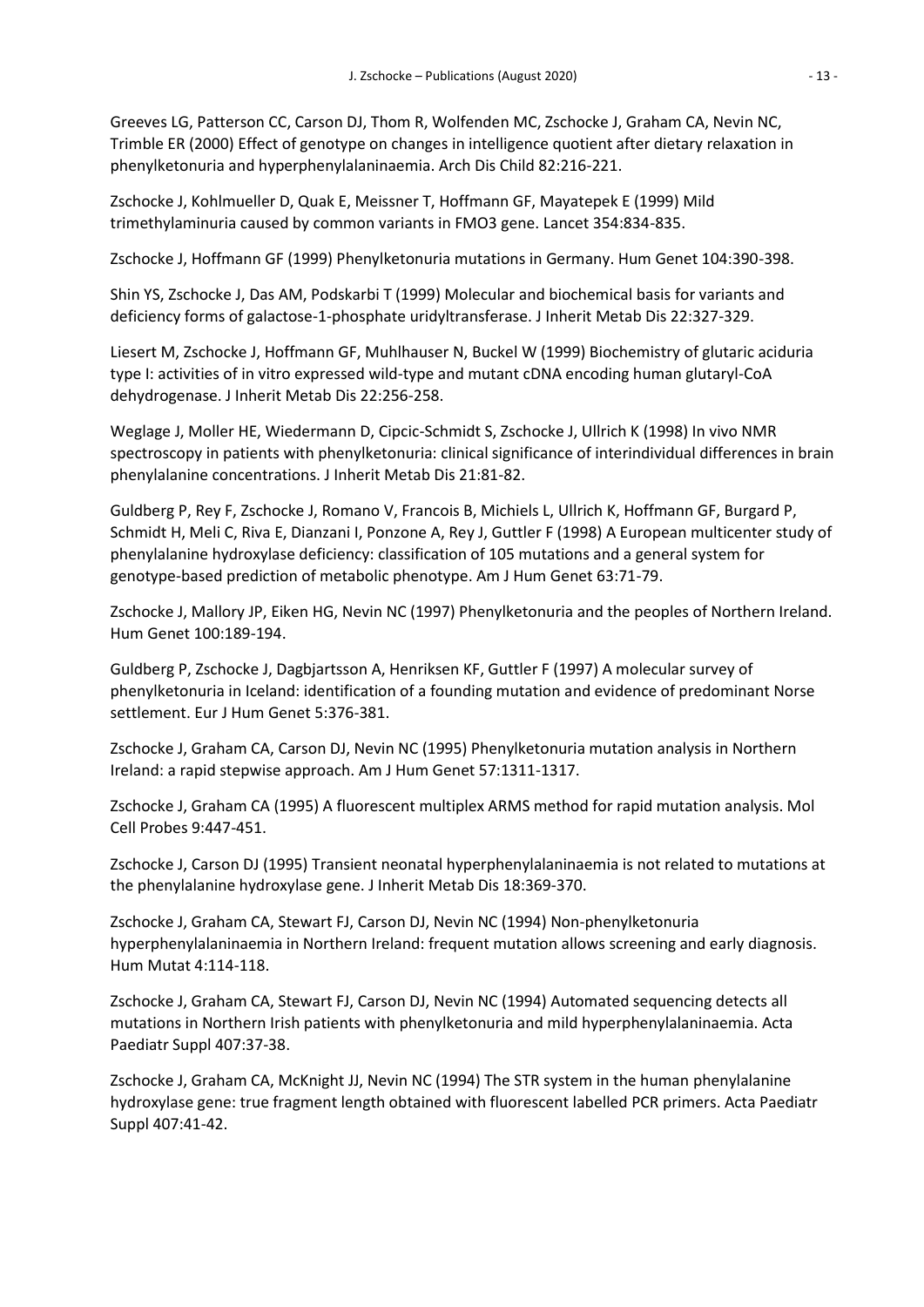### *Guidelines (11)*

Toth B, Baston-Büst DM, Behre HM, Bielfeld A, Bohlmann M, Bühling K, Dittrich R, Goeckenjan M, Hancke K, Kliesch S, Köhn FM, Krüssel J, Kuon R, Liebenthron J, Nawroth F, Nordhoff V, Pinggera GM, Rogenhofer N, Rudnik-Schöneborn S, Schuppe HC, Schüring A, Seifert-Klauss V, Strowitzki T, Tüttelmann F, Vomstein K, Wildt L, Wischmann T, Wunder D, Zschocke J (2019) Diagnosis and Therapy Before Assisted Reproductive Treatments. Guideline of the DGGG, OEGGG and SGGG (S2k Level, AWMF Register Number 015-085, February 2019) - Part 1, Basic Assessment of the Woman. Geburtshilfe Frauenheilkd 79:1278-1292.

Toth B, Baston-Büst DM, Behre HM, Bielfeld A, Bohlmann M, Bühling K, Dittrich R, Goeckenjan M, Hancke K, Kliesch S, Köhn FM, Krüssel J, Kuon R, Liebenthron J, Nawroth F, Nordhoff V, Pinggera GM, Rogenhofer N, Rudnik-Schöneborn S, Schuppe HC, Schüring A, Seifert-Klauss V, Strowitzki T, Tüttelmann F, Vomstein K, Wildt L, Wischmann T, Wunder D, Zschocke J (2019) Diagnosis and Treatment Before Assisted Reproductive Treatments. Guideline of the DGGG, OEGGG and SGGG (S2k Level, AWMF Register Number 015-085, February 2019) - Part 2, Hemostaseology, Andrology, Genetics and History of Malignant Disease. Geburtshilfe Frauenheilkd 79:1293-1308.

Toth B, Würfel W, Bohlmann M, Zschocke J, Rudnik-Schöneborn S, Nawroth F, Schleußner E, Rogenhofer N, Wischmann T, von Wolff M, Hancke K, von Otte S, Kuon R, Feil K, Tempfer C (2018) Recurrent Miscarriage: Diagnostic and Therapeutic Procedures. Guideline of the DGGG, OEGGG and SGGG (S2k-Level, AWMF Registry Number 015/050). Geburtshilfe Frauenheilkd 78:364-381.

Zeimet AG, Mori H, Petru E, Polterauer S, Reinthaller A, Schauer C, Scholl-Firon T, Singer C, Wimmer K, Zschocke J, Marth C (2017) AGO Austria recommendation on screening and diagnosis of Lynch syndrome (LS). Arch Gynecol Obstet 296:123-127.

Malfait F, Francomano C, Byers P, Belmont J, Berglund B, Black J, Bloom L, Bowen JM, Brady AF, Burrows NP, Castori M, Cohen H, Colombi M, Demirdas S, De Backer J, De Paepe A, Fournel-Gigleux S, Frank M, Ghali N, Giunta C, Grahame R, Hakim A, Jeunemaitre X, Johnson D, Juul-Kristensen B, Kapferer-Seebacher I, Kazkaz H, Kosho T, Lavallee ME, Levy H, Mendoza-Londono R, Pepin M, Pope FM, Reinstein E, Robert L, Rohrbach M, Sanders L, Sobey GJ, Van Damme T, Vandersteen A, van Mourik C, Voermans N, Wheeldon N, Zschocke J, Tinkle B (2017) The 2017 international classification of the Ehlers-Danlos syndromes. Am J Med Genet C Semin Med Genet 175:8-26.

Boy N, Mühlhausen C, Maier EM, Heringer J, Assmann B, Burgard P, Dixon M, Fleissner S, Greenberg CR, Harting I, Hoffmann GF, Karall D, Koeller DM, Krawinkel MB, Okun JG, Opladen T, Posset R, Sahm K, Zschocke J, Kölker S (2017) Proposed recommendations for diagnosing and managing individuals with glutaric aciduria type I: second revision. J Inherit Metab Dis 40:75-101.

Hollak CE, Biegstraaten M, Baumgartner MR, Belmatoug N, Bembi B, Bosch A, Brouwers M, Dekker H, Dobbelaere D, Engelen M, Groenendijk MC, Lachmann R, Langendonk JG, Langeveld M, Linthorst G, Morava E, Poll-The BT, Rahman S, Rubio-Gozalbo ME, Spiekerkoetter U, Treacy E, Wanders R, Zschocke J, Hagendijk R (2016) Position statement on the role of healthcare professionals, patient organizations and industry in European Reference Networks. Orphanet J Rare Dis 11:7.

Marth C, Hubalek M, Petru E, Polterauer S, Reinthaller A, Schauer C, Scholl-Firon T, Singer CF, Zschocke J, Zeimet AG (2015) AGO Austria recommendations for genetic testing of patients with ovarian cancer. Wien Klin Wochenschr 127:652-654.

Zschocke J, Haverkamp T, Moller LB (2012) Clinical utility gene card for: Phenylketonuria. Eur J Hum Genet 20.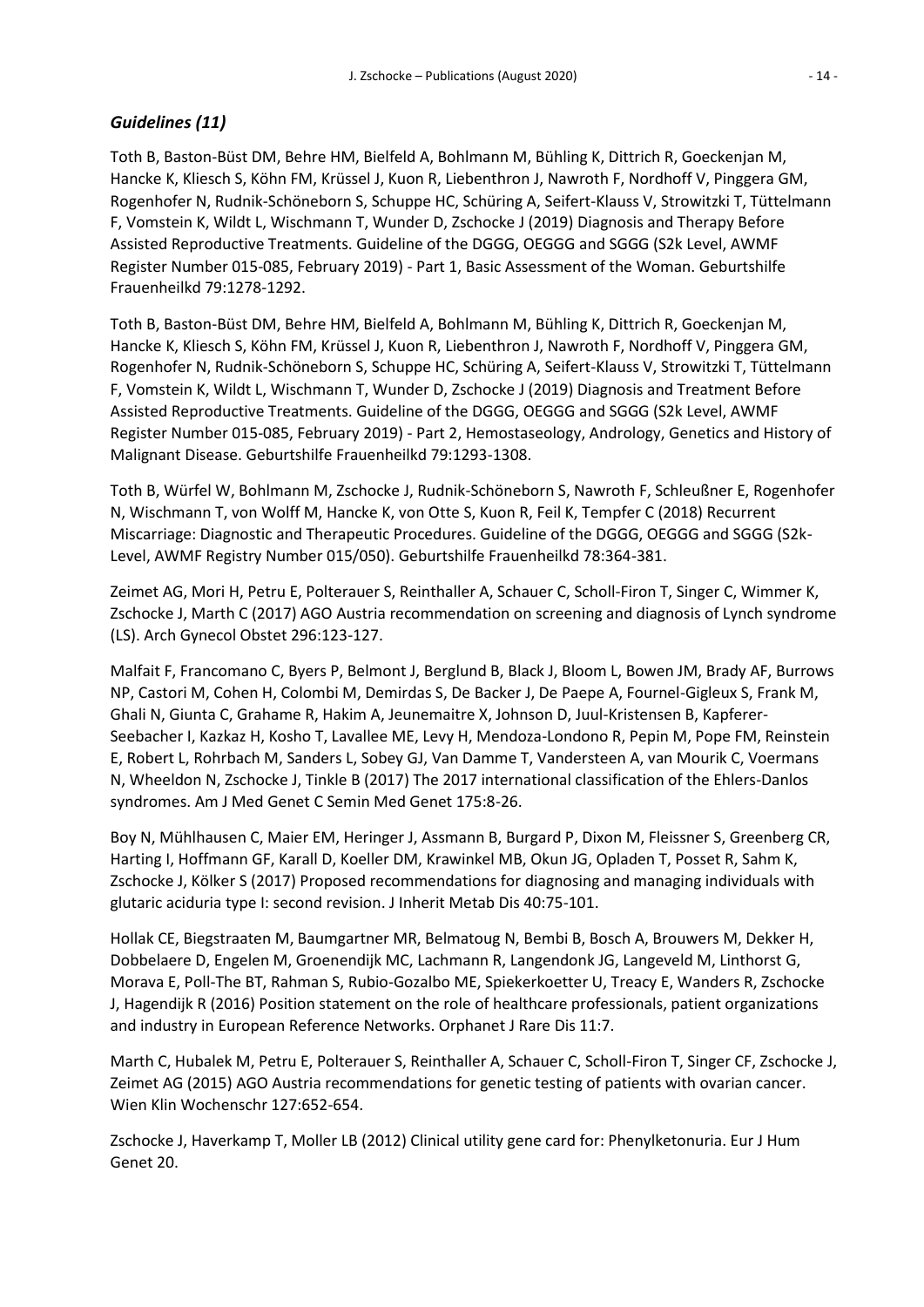Spiekerkoetter U, Lindner M, Santer R, Grotzke M, Baumgartner MR, Boehles H, Das A, Haase C, Hennermann JB, Karall D, de Klerk H, Knerr I, Koch HG, Plecko B, Roschinger W, Schwab KO, Scheible D, Wijburg FA, Zschocke J, Mayatepek E, Wendel U (2009) Treatment recommendations in long-chain fatty acid oxidation defects: consensus from a workshop. J Inherit Metab Dis 32:498-505.

Chalmers RA, Bain MD, Michelakakis H, Zschocke J, Iles RA (2006) Diagnosis and management of trimethylaminuria (FMO3 deficiency) in children. J Inherit Metab Dis 29:162-172.

#### *Reviews (16)*

Peters V, Zschocke J, Schmitt CP (2018) Carnosinase, diabetes mellitus and the potential relevance of carnosinase deficiency. J Inherit Metab Dis 41:39-47.

Brady AF, Demirdas S, Fournel-Gigleux S, Ghali N, Giunta C, Kapferer-Seebacher I, Kosho T, Mendoza-Londono R, Pope MF, Rohrbach M, Van Damme T, Vandersteen A, van Mourik C, Voermans N, Zschocke J, Malfait F (2017) The Ehlers-Danlos syndromes, rare types. Am J Med Genet C Semin Med Genet 175:70-115.

Zschocke J (2015) Erbliche Stoffwechselkrankheiten – eine Übersicht. Med Genet (Berlin) 27:268-275.

Wortmann SB, Duran M, Anikster Y, Barth PG, Sperl W, Zschocke J, Morava E, Wevers RA (2013) Inborn errors of metabolism with 3-methylglutaconic aciduria as discriminative feature: proper classification and nomenclature. J Inherit Metab Dis 36:923-928.

Schmuth M, Martinz V, Janecke AR, Fauth C, Schossig A, Zschocke J, Gruber R (2013) Inherited ichthyoses/generalized Mendelian disorders of cornification. Eur J Hum Genet 21:123-133.

Zschocke J (2012) HSD10 disease: clinical consequences of mutations in the HSD17B10 gene. J Inherit Metab Dis 35:81-89.

Zschocke J (2012) [Newborn screening as a predictive genetic test: principles and challenges]. Wien Med Wochenschr 162:168-175.

Schossig A, Wolf NI, Kapferer I, Kohlschutter A, Zschocke J (2012) Epileptic encephalopathy and amelogenesis imperfecta: Kohlschutter-Tonz syndrome. Eur J Med Genet 55:319-322.

Zschocke J (2010) Molecular Basis of Phenylketonuria: From Genotype to Clinical Management. Ann Nestlé 68.

Zschocke J (2008) Dominant versus recessive: molecular mechanisms in metabolic disease. J Inherit Metab Dis 31:599-618.

Zschocke J, Penzien JM, Bielen R, Casals N, Aledo R, Pie J, Hoffmann GF, Hegardt FG, Mayatepek E (2002) The diagnosis of mitochondrial HMG-CoA synthase deficiency. J Pediatr 140:778-780.

Prietsch V, Lindner M, Zschocke J, Nyhan WL, Hoffmann GF (2002) Emergency management of inherited metabolic diseases. J Inherit Metab Dis 25:531-546.

Schrage NF, Langefeld S, Zschocke J, Kuckelkorn R, Redbrake C, Reim M (2000) Eye burns: an emergency and continuing problem. Burns 26:689-699.

Hoffmann GF, Zschocke J (1999) Glutaric aciduria type I: from clinical, biochemical and molecular diversity to successful therapy. J Inherit Metab Dis 22:381-391.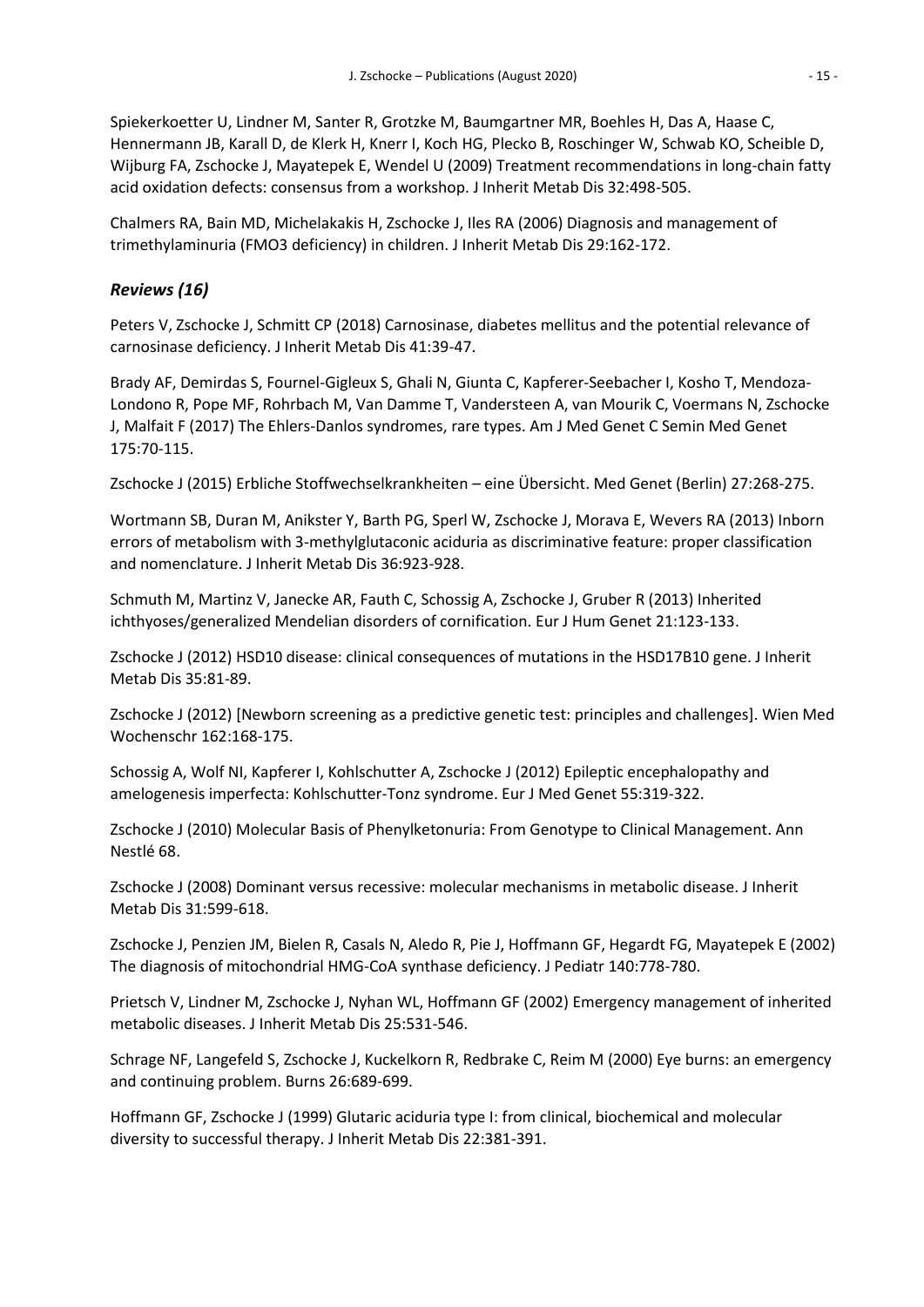Baric I, Zschocke J, Christensen E, Duran M, Goodman SI, Leonard JV, Muller E, Morton DH, Superti-Furga A, Hoffmann GF (1998) Diagnosis and management of glutaric aciduria type I. J Inherit Metab Dis 21:326-340.

Hoffmann GF, Athanassopoulos S, Burlina AB, Duran M, de Klerk JB, Lehnert W, Leonard JV, Monavari AA, Muller E, Muntau AC, Naughten ER, Plecko-Starting B, Superti-Furga A, Zschocke J, Christensen E (1996) Clinical course, early diagnosis, treatment, and prevention of disease in glutaryl-CoA dehydrogenase deficiency. Neuropediatrics 27:115-123.

# *Case Reports (56)*

Pölsler L, Schatz UA, Simma B, Zschocke J, Rudnik-Schöneborn S (2020) A Syrian patient with Steel syndrome due to compound heterozygous COL27A1 mutations with colobomata of the eye. Am J Med Genet A 182:730-734.

Lepperdinger U, Maurer E, Witsch-Baumgartner M, Stigler R, Zschocke J, Lussi A, Kapferer-Seebacher I (2020) Expanding the phenotype of hypomaturation amelogenesis imperfecta due to a novel SLC24A4 variant. Clin Oral Investig.

Unterberger I, Dobesberger J, Schober H, Krabichler B, Lamina C, Schatz U, Zschocke J, Luef G, Kotzot D, Fauth C (2019) A further case of familial ring chromosome 20 mosaicism - molecular characterization of the ring and review of the literature. Eur J Med Genet 62:103564.

Seidl-Philipp M, Schossig AS, Moosbrugger-Martinz V, Zschocke J, Schmuth M, Gruber R (2019) Impaired epidermal barrier in autosomal recessive congenital ichthyosis (ARCI) caused by missense mutations in SDR9C7 in two Austrian sisters. J Dtsch Dermatol Ges 17:742-745.

Tavasoli AR, Parvaneh N, Ashrafi MR, Rezaei Z, Zschocke J, Rostami P (2018) Clinical presentation and outcome in infantile Sandhoff disease: a case series of 25 patients from Iranian neurometabolic bioregistry with five novel mutations. Orphanet J Rare Dis 13:130.

Alhaddad B, Schossig A, Haack TB, Kovács-Nagy R, Braunisch MC, Makowski C, Senderek J, Vill K, Müller-Felber W, Strom TM, Krabichler B, Freisinger P, Deshpande C, Polster T, Wolf NI, Desguerre I, Wörmann F, Rötig A, Ahting U, Kopajtich R, Prokisch H, Meitinger T, Feichtinger RG, Mayr JA, Jungbluth H, Hubmann M, Zschocke J, Distelmaier F, Koch J (2018) PRUNE1 Deficiency: Expanding the Clinical and Genetic Spectrum. Neuropediatrics 49:330-338.

Zschocke J, Schossig A, Bosshardt DD, Karall D, Glueckert R, Kapferer-Seebacher I (2017) Variable expressivity of TCTEX1D2 mutations and a possible pathogenic link of molar-incisor malformation to ciliary dysfunction. Arch Oral Biol 80:222-228.

Wimmer K, Beilken A, Nustede R, Ripperger T, Lamottke B, Ure B, Steinmann D, Reineke-Plaass T, Lehmann U, Zschocke J, Valle L, Fauth C, Kratz CP (2017) A novel germline POLE mutation causes an early onset cancer prone syndrome mimicking constitutional mismatch repair deficiency. Fam Cancer 16:67- 71.

Tavasoli AR, Shervin Badv R, Zschocke J, Ashrafi MR, Rostami P (2017) Early infantile presentation of 3 methylglutaconic aciduria type 1 with a novel mutation in AUH gene: A case report and literature review. Brain Dev 39:714-716.

Rommer PS, Zschocke J, Fowler B, Födinger M, Konstantopoulou V, Möslinger D, Stögmann E, Suess E, Baumgartner M, Auff E, Sunder-Plassmann G (2017) Manifestations of neurological symptoms and thromboembolism in adults with MTHFR-deficiency. J Neurol Sci 383:123-127.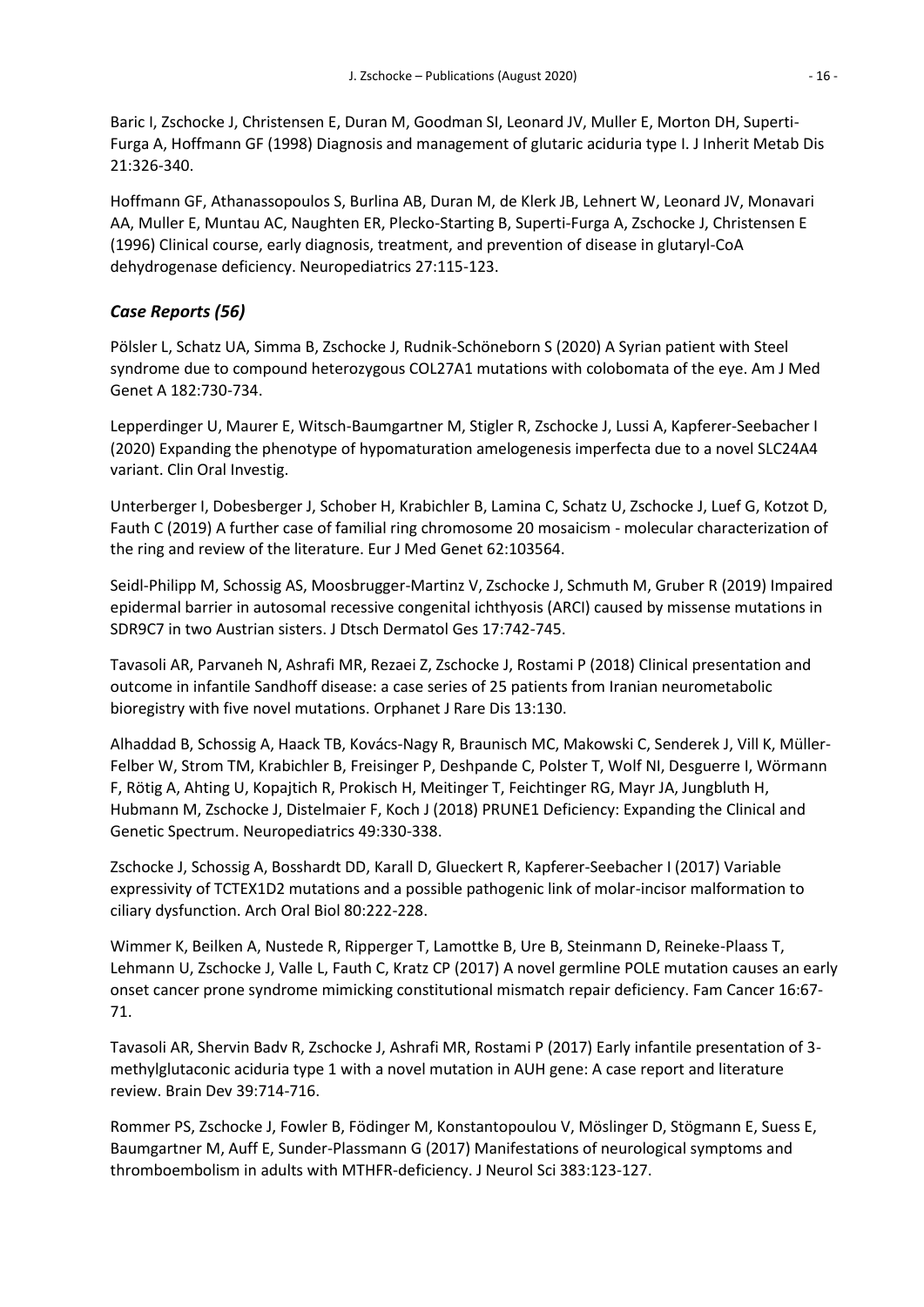Gruber R, Rainer G, Weiss A, Udvardi A, Thiele H, Eckl KM, Schupart R, Nürnberg P, Zschocke J, Schmuth M, Volc-Platzer B, Hennies HC (2017) Morphological alterations in two siblings with autosomal recessive congenital ichthyosis associated with CYP4F22 mutations. Br J Dermatol 176:1068-1073.

Rudnicki M, Mayr JA, Zschocke J, Antretter H, Regele H, Feichtinger RG, Windpessl M, Mayer G, Pölzl G (2016) MELAS Syndrome and Kidney Disease Without Fanconi Syndrome or Proteinuria: A Case Report. Am J Kidney Dis 68:949-953.

Del Rizzo M, Galderisi A, Celato A, Furlan F, Giordano L, Cazzorla C, Fasan I, Moretti C, Zschocke J, Burlina AB (2016) The long-term treatment of a patient with type 1 diabetes mellitus and glutaric aciduria type 1: the effect of insulin. Eur J Pediatr 175:1123-1128.

Höck M, Wegleiter K, Ralser E, Kiechl-Kohlendorfer U, Scholl-Bürgi S, Fauth C, Steichen E, Pichler K, Lefeber DJ, Matthjis G, Keldermans L, Maurer K, Zschocke J, Karall D (2015) ALG8-CDG: novel patients and review of the literature. Orphanet J Rare Dis 10:73.

Opladen T, Ebinger F, Zschocke J, Sengupta D, Ben-Omran T, Shahbeck N, Moog U, Fischer C, Burger F, Haas D, Ruef P, Harting I, Al-Rifai H, Hoffmann GF (2014) Aspartylglucosaminuria: unusual neonatal presentation in qatari twins with a novel aspartylglucosaminidase gene mutation and 3 new cases in a Turkish family. J Child Neurol 29:36-42.

Haberlandt E, Zotter S, Witsch-Baumgartner M, Zschocke J, Kotzot D (2014) Don't miss patients with atypical FMR1 mutations: dysmorphism and clinical features in a boy with a partially methylated FMR1 full mutation. Eur J Pediatr 173:1257-1261.

Tönz O, Steiner B, Schossig A, Zschocke J, Kohlschütter A (2013) Hereditäre epileptische Enzephalopathie mit Amelogenesis imperfect: Kohlschütter-Tönz-Syndrom (KTZS). Epileptologie 30:167-174.

Gruber R, Schossig AS, Alnutaifi KA, Martinz V, Blunder S, Zschocke J, Schmuth M, Tinschert S (2013) Slow growth of hair and nails, craniofacial abnormalities and brachyphalangy. J Dtsch Dermatol Ges.

Fruhmesser A, Erdel M, Duba HC, Fauth C, Amberger A, Utermann G, Zschocke J, Kotzot D (2013) Combined Dup(7)(q22.1q32.2), Inv(7)(q31.31q31.33), and Ins(7;19)(q22.1;p13.2p13.2) in a 12-year-old boy with developmental delay and various dysmorphism. Eur J Med Genet 56:383-388.

Fruhmesser A, Blake J, Haberlandt E, Baying B, Raeder B, Runz H, Spreiz A, Fauth C, Benes V, Utermann G, Zschocke J, Kotzot D (2013) Disruption of EXOC6B in a patient with developmental delay, epilepsy, and a de novo balanced t(2;8) translocation. Eur J Hum Genet 21:1177-1180.

Blassnig-Ezeh A, Bandelier C, Fruhmesser A, Revencu N, Krabichler B, Beauloye V, Ravoet M, Fauth C, Zschocke J, Simma B, Kotzot D (2013) Severe growth retardation, delayed bone age, and facial dysmorphism in two patients with microduplications in 2p16 --> p22. Am J Med Genet A 161A:3176- 3181.

Baas AF, Gabbett M, Rimac M, Kansikas M, Raphael M, Nievelstein RA, Nicholls W, Offerhaus J, Bodmer D, Wernstedt A, Krabichler B, Strasser U, Nystrom M, Zschocke J, Robertson SP, van Haelst MM, Wimmer K (2013) Agenesis of the corpus callosum and gray matter heterotopia in three patients with constitutional mismatch repair deficiency syndrome. Eur J Hum Genet 21:55-61.

Mayr JA, Koch J, Fauth C, Zimmermann FA, Rauscher C, Zschocke J, Sperl W (2012) A 1.1 million base pair X-chromosomal deletion covering the PDHA1 and CDKL5 genes in a female patient with West syndrome and pyruvate oxidation deficiency. Neuropediatrics 43:130-134.

Haberlandt E, Spreiz A, Sigl SB, Janetschek C, Rothlisberger B, Zotter S, Rostasy K, Zschocke J, Kotzot D (2012) Microdeletion 19p13.2 in an almost 5-year-old boy. Am J Med Genet A 158A:1190-1194.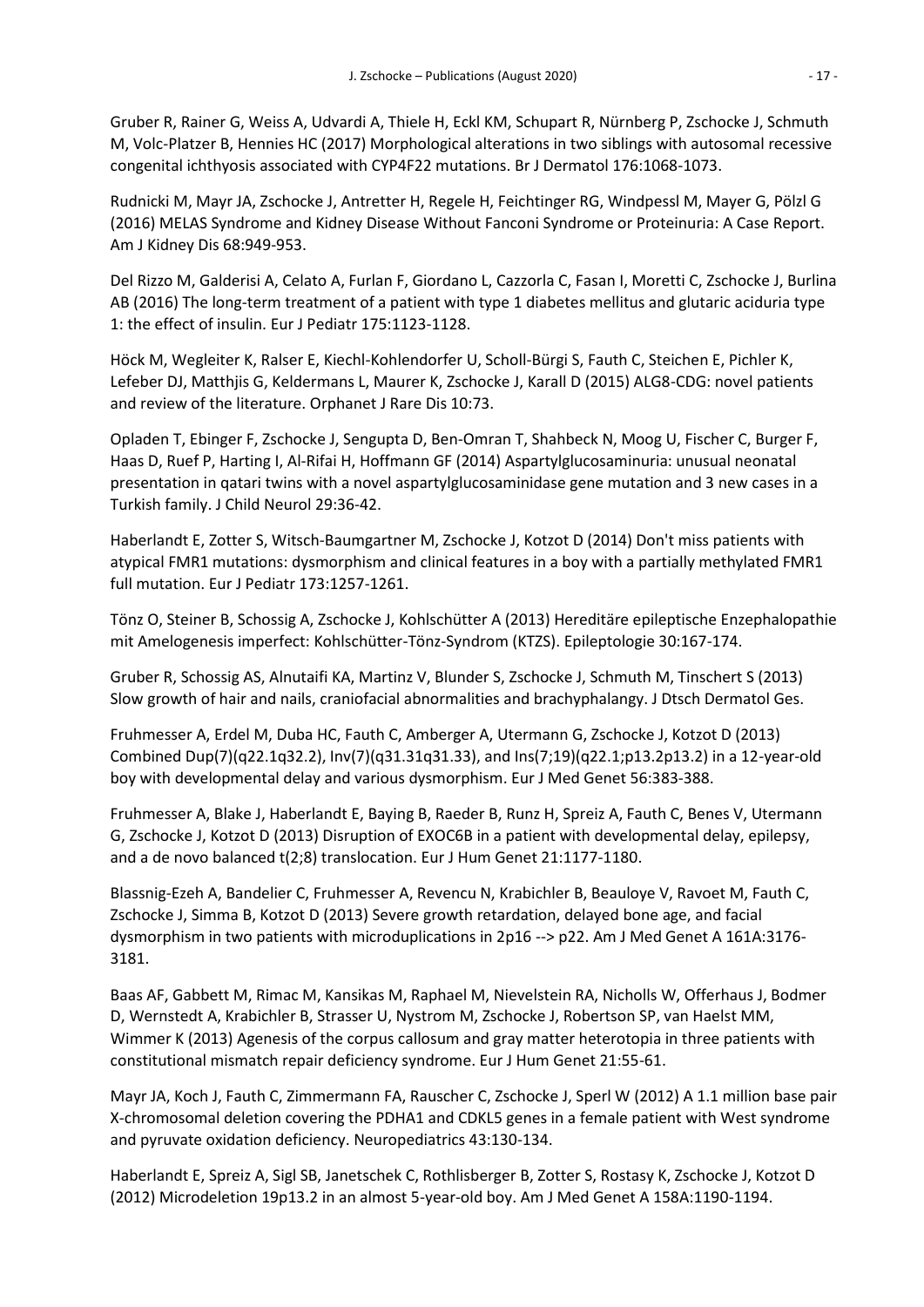Fruhmesser A, Haberlandt E, Judmaier W, Schinzel A, Utermann B, Erdel M, Fauth C, Utermann G, Zschocke J, Kotzot D (2012) Effects of deletion and duplication in a patient with a 46,XX,der(7)t(7;17)(q36;p13)mat karyotype. Am J Med Genet A 158A:2239-2244.

Laccone F, Schoner K, Krabichler B, Kluge B, Schwerdtfeger R, Schulze B, Zschocke J, Rehder H (2011) Desbuquois dysplasia type I and fetal hydrops due to novel mutations in the CANT1 gene. Eur J Hum Genet 19:1133-1137.

Spreiz A, Muller D, Zotter S, Albrecht U, Baumann M, Fauth C, Erdel M, Zschocke J, Utermann G, Kotzot D (2010) Phenotypic variability of a deletion and duplication 6q16.1 --> q21 due to a paternal balanced ins(7;6)(p15;q16.1q21). Am J Med Genet A 152A:2762-2767.

Binkert F, Spreiz A, Hockner M, Miny P, von Dach Leu B, Erdel M, Zschocke J, Utermann G, Kotzot D (2010) Parental origin and mechanism of formation of a 46,X,der(X)(pter-->q21.1::p11.4-->pter)/45,X karyotype in a woman with mild Turner syndrome. Fertil Steril 94:350 e312-355.

Kohlschutter B, Ellerbrok M, Merkel M, Tchirikov M, Zschocke J, Santer R, Ullrich K (2009) Phenylalanine tolerance in three phenylketonuric women pregnant with fetuses of different genetic PKU status. J Inherit Metab Dis 32 Suppl 1:S1-4.

Grossmann V, Muller D, Muller W, Fresser F, Erdel M, Janecke AR, Zschocke J, Utermann G, Kotzot D (2009) "Essentially" pure trisomy 3q27 --> qter: further delineation of the partial trisomy 3q phenotype. Am J Med Genet A 149A:2522-2526.

Bagci S, Zschocke J, Hoffmann GF, Bast T, Klepper J, Muller A, Heep A, Bartmann P, Franz AR (2009) Pyridoxal phosphate-dependent neonatal epileptic encephalopathy. BMJ Case Rep 2009.

Ruiz A, Garcia-Villoria J, Ormazabal A, Zschocke J, Fiol M, Navarro-Sastre A, Artuch R, Vilaseca MA, Ribes A (2008) A new fatal case of pyridox(am)ine 5'-phosphate oxidase (PNPO) deficiency. Mol Genet Metab 93:216-218.

Gotthardt D, Runz H, Keitel V, Fischer C, Flechtenmacher C, Wirtenberger M, Weiss KH, Imparato S, Braun A, Hemminki K, Stremmel W, Ruschendorf F, Stiehl A, Kubitz R, Burwinkel B, Schirmacher P, Knisely AS, Zschocke J, Sauer P (2008) A mutation in the canalicular phospholipid transporter gene, ABCB4, is associated with cholestasis, ductopenia, and cirrhosis in adults. Hepatology 48:1157-1166.

Bagci S, Zschocke J, Hoffmann GF, Bast T, Klepper J, Muller A, Heep A, Bartmann P, Franz AR (2008) Pyridoxal phosphate-dependent neonatal epileptic encephalopathy. Arch Dis Child Fetal Neonatal Ed 93:F151-152.

Seel C, Hager HD, Jauch A, Tariverdian G, Zschocke J (2005) Survival up to age 10 years in a patient with partial duplication 6q: case report and review of the literature. Clin Dysmorphol 14:51-54.

Knerr I, Zschocke J, Schellmoser S, Topf HG, Weigel C, Dotsch J, Rascher W (2005) An exceptional Albanian family with seven children presenting with dysmorphic features and mental retardation: maternal phenylketonuria. BMC Pediatr 5:5.

Haas D, Armbrust S, Haas JP, Zschocke J, Muhlmann K, Fusch C, Neumann LM (2005) Smith-Lemli-Opitz syndrome with a classical phenotype, oesophageal achalasia and borderline plasma sterol concentrations. J Inherit Metab Dis 28:1191-1196.

Wolf NI, Willemsen MA, Engelke UF, van der Knaap MS, Pouwels PJ, Harting I, Zschocke J, Sistermans EA, Rating D, Wevers RA (2004) Severe hypomyelination associated with increased levels of Nacetylaspartylglutamate in CSF. Neurology 62:1503-1508.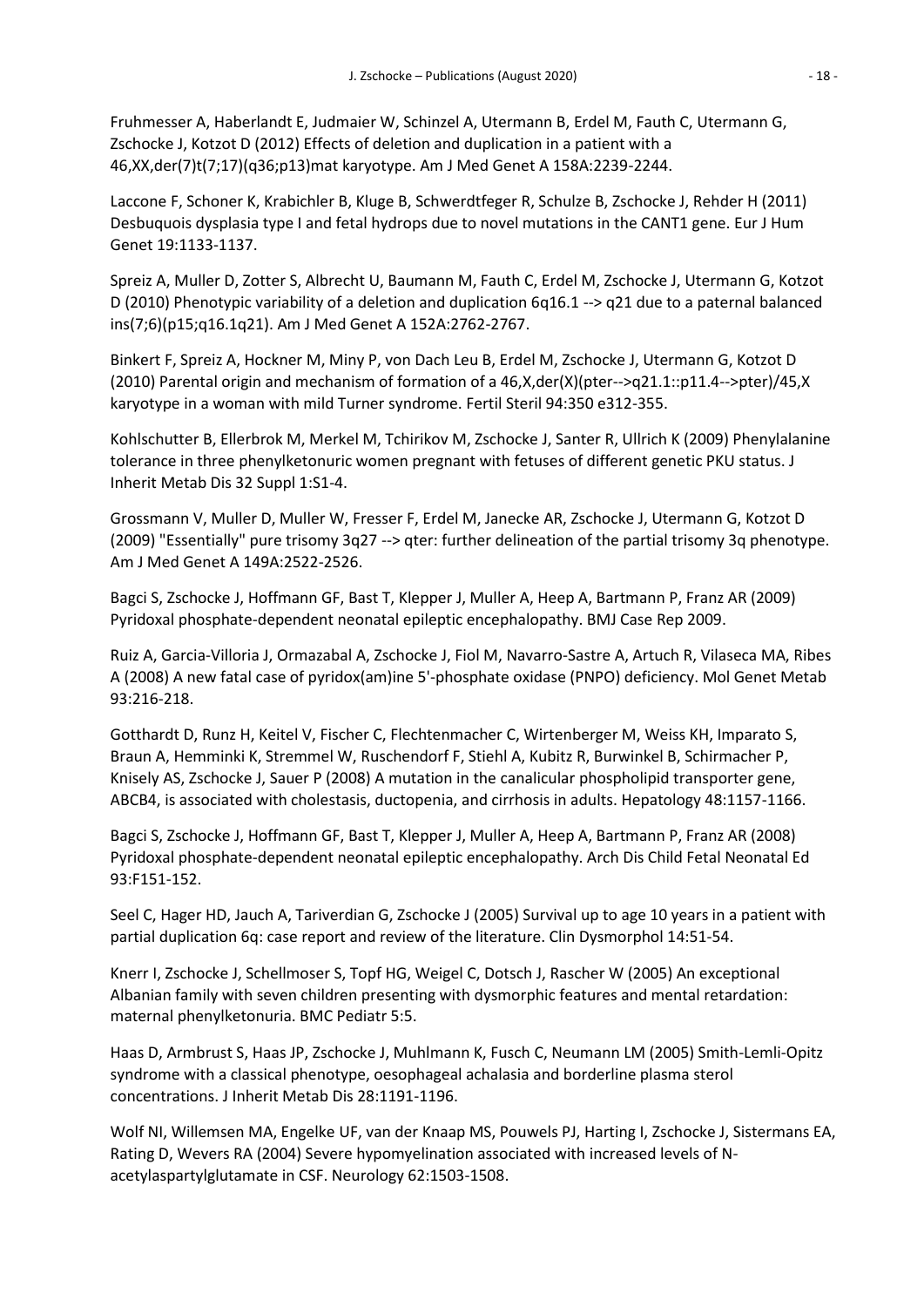Sass JO, Sander S, Zschocke J (2004) Isobutyryl-CoA dehydrogenase deficiency: isobutyrylglycinuria and ACAD8 gene mutations in two infants. J Inherit Metab Dis 27:741-745.

Illsinger S, Lucke T, Zschocke J, Gibson KM, Das AM (2004) 3-methylglutaconic aciduria type I in a boy with fever-associated seizures. Pediatr Neurol 30:213-215.

Assmann BE, Robinson RO, Surtees RA, Brautigam C, Heales SJ, Wevers RA, Zschocke J, Hyland K, Sharma R, Hoffmann GF (2004) Infantile Parkinsonism-dystonia and elevated dopamine metabolites in CSF. Neurology 62:1872-1874.

Zschocke J, Schaefer JR (2003) Homozygous familial hypercholesterolaemia in identical twins. Lancet 361:1641.

Wolf NI, Rahman S, Clayton PT, Zschocke J (2003) Mitochondrial HMG-CoA synthase deficiency: identification of two further patients carrying two novel mutations. Eur J Pediatr 162:279-280.

Mazon Ramos A, Gil-Setas A, Berrade Zubiri S, Bandres Echeverri T, Wevers R, Engelke U, Zschocke J (2003) [Primary trimethylaminuria or fish odor syndrome. A novel mutation in the first documented case in Spain]. Med Clin (Barc) 120:219-221.

Zschocke J, Schindler S, Hoffmann GF, Albani M (2002) Nature and nurture in vitamin B12 deficiency. Arch Dis Child 87:75-76.

Lassker U, Zschocke J, Blau N, Santer R (2002) Tetrahydrobiopterin responsiveness in phenylketonuria. Two new cases and a review of molecular genetic findings. J Inherit Metab Dis 25:65-70.

Knerr I, Zschocke J, Trautmann U, Dorland L, de Koning TJ, Muller P, Christensen E, Trefz FK, Wundisch GF, Rascher W, Hoffmann GF (2002) Glutaric aciduria type III: a distinctive non-disease? J Inherit Metab Dis 25:483-490.

Bahr O, Mader I, Zschocke J, Dichgans J, Schulz JB (2002) Adult onset glutaric aciduria type I presenting with a leukoencephalopathy. Neurology 59:1802-1804.

Kolker S, Ramaekers VT, Zschocke J, Hoffmann GF (2001) Acute encephalopathy despite early therapy in a patient with homozygosity for E365K in the glutaryl-coenzyme A dehydrogenase gene. J Pediatr 138:277-279.

Kasim S, Moo LR, Zschocke J, Jinnah HA (2001) Phenylketonuria presenting in adulthood as progressive spastic paraparesis with dementia. J Neurol Neurosurg Psychiatry 71:795-797.

Zafeiriou DI, Zschocke J, Augoustidou-Savvopoulou P, Mauromatis I, Sewell A, Kontopoulos E, Katzos G, Hoffmann GF (2000) Atypical and variable clinical presentation of glutaric aciduria type I. Neuropediatrics 31:303-306.

Zschocke J, Quak E, Knauer A, Fritz B, Aslan M, Hoffmann GF (1999) Large heterozygous deletion masquerading as homozygous missense mutation: a pitfall in diagnostic mutation analysis. J Inherit Metab Dis 22:687-692.

Zschocke J, Koch G, Hoffmann GF (1999) Urinary excretion of Krebs cycle metabolites in a 13-year-old girl. J Inherit Metab Dis 22:945.

Nyhan WL, Zschocke J, Hoffmann G, Stein DE, Bao L, Goodman S (1999) Glutaryl-CoA dehydrogenase deficiency presenting as 3-hydroxyglutaric aciduria. Mol Genet Metab 66:199-204.

Weglage J, van Teefelen-Heithoff A, Zschocke J, Zass R, Marquardt T, Koch HG (1998) Delayed onset of phenylketonuria. Eur J Pediatr 157:171.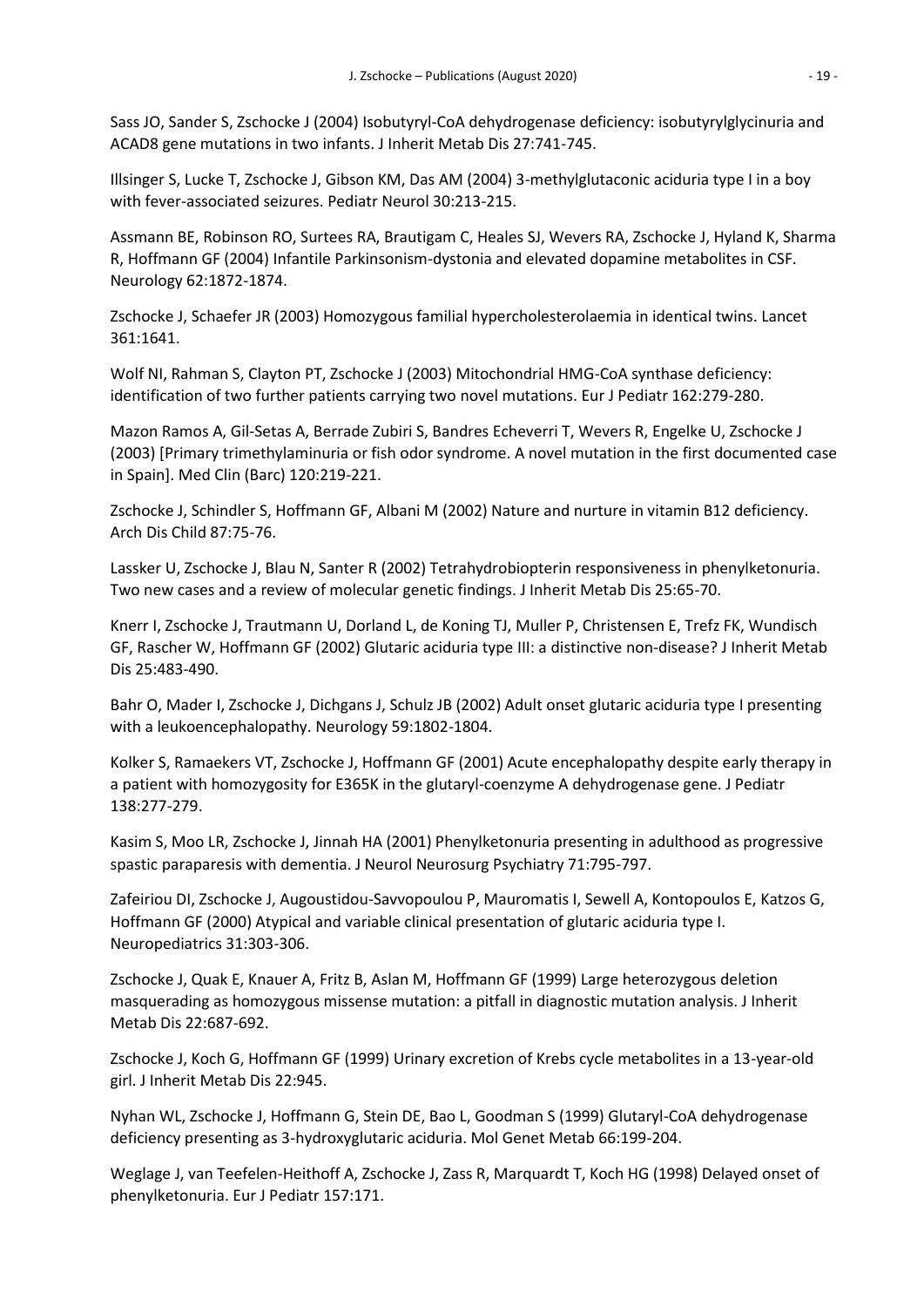Tyfield LA, Zschocke J, Stephenson A, Cockburn F, Harvie A, Bidwell JL, Wood NA, Hunt LP (1995) Discordant phenylketonuria phenotypes in one family: the relationship between genotype and clinical outcome is a function of multiple effects. J Med Genet 32:867-870.

### *Editorials, Letters (8)*

Burgard P, Ullrich K, Ballhausen D, Hennermann JB, Hollak CEM, Langeveld M, Karall D, Konstantopoulou V, Maier EM, Lang F, Lachmann R, Murphy E, Garbade S, Hoffmann GF, Kölker S, Lindner M, Zschocke J (2017) Issues with European guidelines for phenylketonuria. Lancet Diabetes Endocrinol 5:681-683.

Zschocke J, Baumgartner MR, Morava E, Patterson MC, Peters V, Rahman S (2016) Recommendations and guidelines in the JIMD: suggested procedures and avoidance of conflicts of interest. J Inherit Metab Dis 39:327-329.

Rahman S, Baumgartner MR, Morava E, Patterson M, Peters V, Zschocke J (2016) Peer review fraud-it's not big and it's not clever. J Inherit Metab Dis 39:1-2.

Zschocke J (2015) Erbliche Stoffwechselkrankheiten. Med Genet (Berlin) 27:267.

Morava E, Rahman S, Peters V, Baumgartner MR, Patterson M, Zschocke J (2015) Quo vadis: the redefinition of "inborn metabolic diseases". J Inherit Metab Dis 38:1003-1006.

Karall D, Scholl-Bürgi S, Zschocke J (2015) "Crossing borders" SSIEM 2014 annual symposium in Innsbruck. J Inherit Metab Dis 38:619.

Zschocke J (2003) Focus on the molecular genetics of phenylketonuria. Hum Mutat 21:331-332.

Zschocke J, Hoffmann GF (2000) PAH gene mutation analysis in clinical practice--comments on mutation analysis anticipates dietary requirements in phenylketonuria. Eur J Pediatr 159 Suppl 2:S154-155.

Book Chapters, Electronic Media (13)

Zschocke J (2020) Therapie genetisch bedingter Krankheiten. In: Pädiatrie: Grundlagen und Praxis, Hoffmann GF, Lentze MJ, Spranger J, Zepp F, Berner R, eds. Heidelberg, Springer, in press.

Zschocke J, Tinschert S (2014) Genetic counselling of Inborn Errors of Metabolism. In: Physician's Guide to the Diagnosis, Treatment, and Follow-Up of Inherited Metabolic Diseases, Blau N, Duran M, Gibson KM, Dinosi-Vici C, eds. Heidelberg, Springer, 56-75.

Zschocke J (2014) SSIEM Classification of Inborn Errors of Metabolism. In: Physician's Guide to the Diagnosis, Treatment, and Follow-Up of Inherited Metabolic Diseases, Blau N, Duran M, Gibson KM, Dinosi-Vici C, eds. Heidelberg, Springer, 817-830.

Zschocke J (2014) Grundlagen der Vererbung. In: Medizinische Genetik für die Praxis: Diagnostik, Beratung, Fallbeispiele, Moog U, Ries O, eds. Stuttgart, Thieme, 56-75.

Zschocke J (2009) Molecular Testing for Endocrine & Metabolic Disorders. In: Pediatric Endocrinology and Inborn Errors of Metabolism, Sarafoglou K, Hoffmann GF, Roth KS, eds. New York, McGraw Hill, 33- 36.

Zschocke J (2007) Genetik in der Pädiatrie. In: Lehrbuch Pädiatrie, Mayatepek E, ed. München, Elsevier, 57-71.

Zschocke J (2003) Fallbeiträge und Expertenkommentare In: Campus Pädiatrie interaktiv [Elektronische Ressource]: interaktives fallbasiertes Lernen in der Kinderheilkunde, Tönshoff B, Köpf S, Singer R, Hoffmann GF, eds. Berlin, Springer.